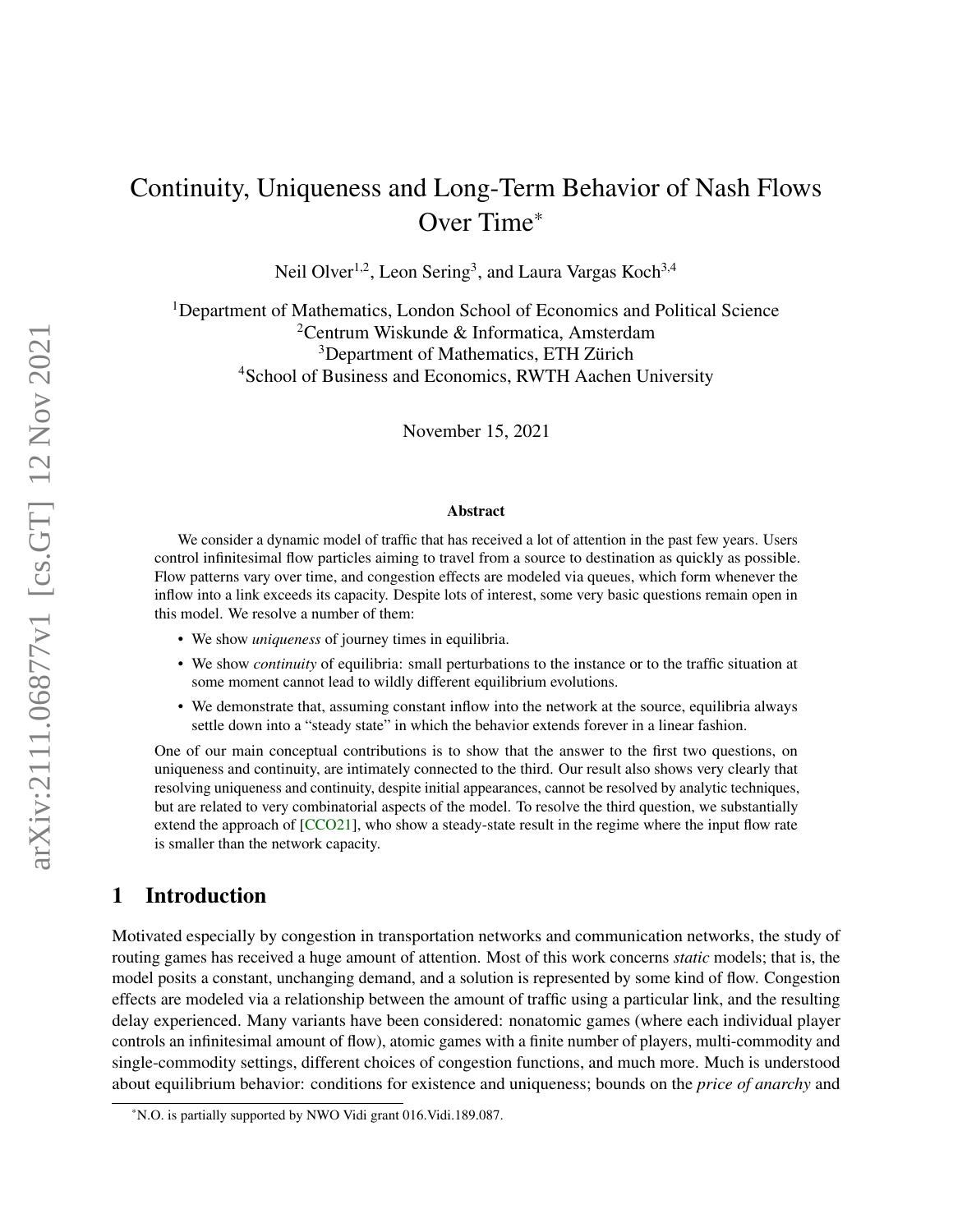various related notions; the phenomenon of Braess's paradox; tolling to improve equilibrium efficiency; and so on (see [\[Rou05\]](#page-24-1) for a survey of the area).

While these static models can be a good approximation in many situations, this is not always the case. More recently, there has been a lot of interest in models that are explicitly *dynamic*—that is, time-varying. A canonical situation to consider is morning rush-hour traffic; clearly there are substantial variations of traffic behavior and congestion over time. Another motivating setting is the routing of packets in communication networks, which traverse through a network of limited bandwidth over time, and are processed in queues at the nodes of the network.

In the static case, models typically allow for some relationship between traffic density and delay to be posited (for example, a linear relationship, or something more refined based on empirical data). This is substantially more difficult to do in the dynamic setting. It is rather crucial to maintain a *first-in-first-out* property for flow on an arc; overtaking is questionable from a modeling perspective, and also introduces various pathologies. This property is unfortunately easily to violate; for example, if one attempts to specify the delay a user experiences as a function of the inflow rate into a link at the moment of entry, a sharp decrease in inflow will lead to overtaking. Well-behaved models in this generality require detailed modeling of traffic along links (as opposed to describing the traffic on a link via a single time-varying value); an example of a model taking this approach is the LWR, or kinematic wave, model [\[LW55\]](#page-24-2). These models are very challenging to analyze, even for a single link. Fortunately, there is one model that is both natural, and quite relevant to real-world traffic behavior (as well as communication network settings). This is the *fluid queueing model*, also known as the *deterministic queueing model* or the *Vickrey bottleneck model* [\[Vic69\]](#page-25-0), and it is this model that will concern us.

In the fluid queueing model, each link has a *capacity* and a *transit time*. If the inflow rate into the link always remains below its capacity, then the time taken to traverse the link is constant, as given by the transit time. However, if the inflow rate exceeds the link capacity for some period, a queue grows on the entrance of the link. The delay experienced by a user is then equal to the transit time, plus whatever time is spent waiting in the queue. As long as there is a queue present it will empty at rate given by the link capacity; depending on whether the inflow rate is smaller or larger than the capacity, this queue will decrease or increase size. (See [Figure 1;](#page-1-0) the notation will be fully described in [Section 2.](#page-4-0)) Note that the queues are considered to be *vertical*, meaning they can hold an unlimited amount of flow (*horizontal* or *spatial* queues have been considered in [\[SVK19,](#page-25-1) [Ser20\]](#page-24-3)).



<span id="page-1-0"></span>**Figure 1:** The dynamic of an arc at snapshot time  $\theta$ . The inflow  $f^+(\theta)$  and outflow  $f^-(\theta)$  describe the flow entering or leaving the arc at time  $\theta$ . The amount of flow in the queue  $z_e(\theta)$  can leave the queue with rate  $\nu$  and afterwards traverses the arc, which takes  $\tau$  units of time.

Consider a network of such links, and suppose that all traffic in the network has the same origin and destination. Clearly this is a restrictive assumption, but the single-commodity setting is already very challenging. Starting at time 0, users are released into the system at some constant rate; each user controls an infinitesimal amount of flow. Their joint choices yield a *flow over time*, as first introduced by Ford and Fulkerson in the fifties [\[FF56\]](#page-24-4). But here, each user is self-interested and wants to find a *quickest* route to the destination. This will depend on the choices of the other users, since these will impact the queue lengths. A Nash equilibrium in this model is then a joint choice of routes for all users, such that all users are satisfied in hindsight with their choices: no user can switch to an alternative route and arrive at the destination at a strictly earlier time. Note that this means that when making a decision, it is not the queueing delays *now* that matter, but the queues that the user would actually experience upon reaching an arc, which may be different.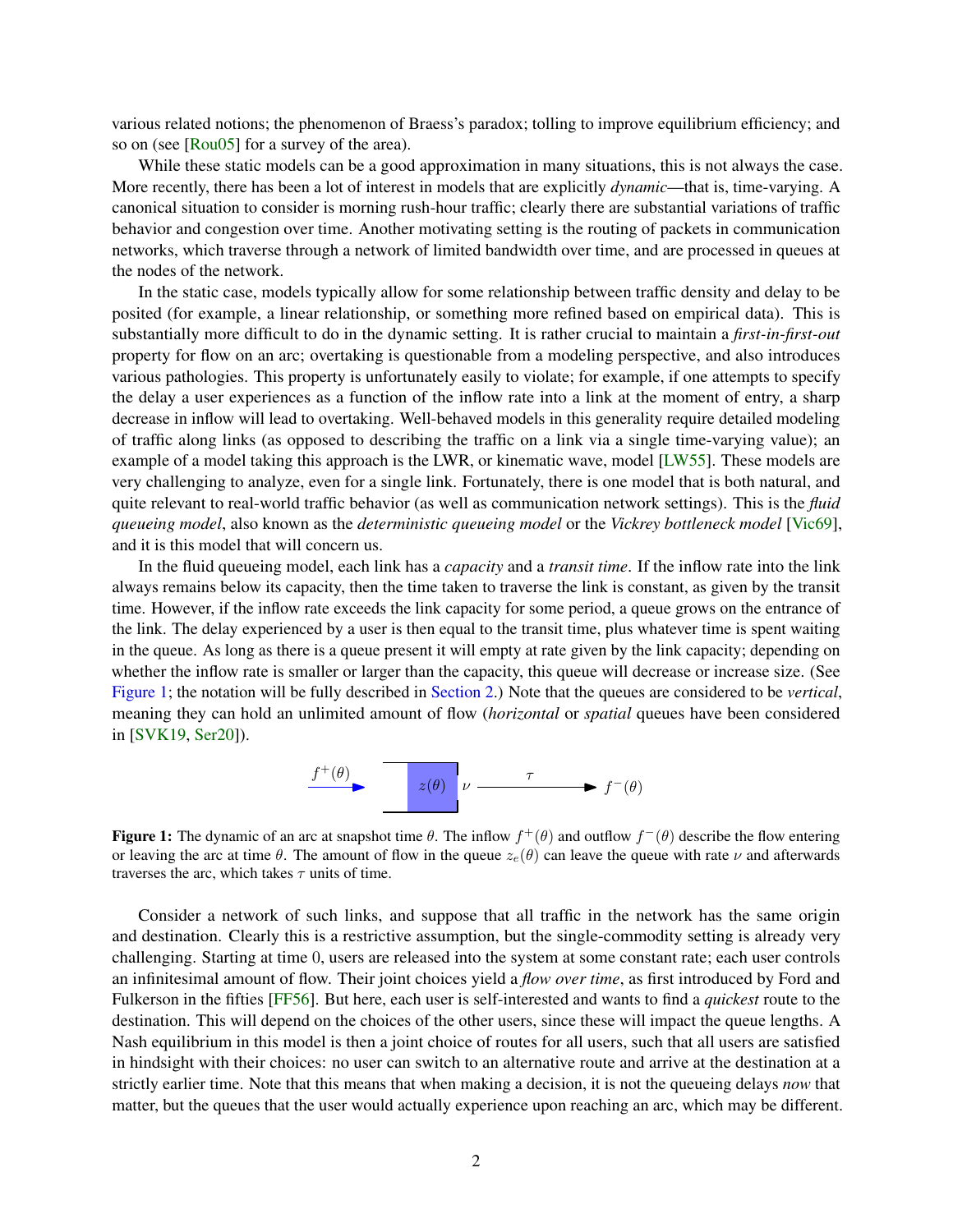An alternative notion of "instantaneous dynamic equilibria" [\[GHS20\]](#page-24-5) has also been considered, but will not concern us here.

A lot of attention has also been paid to (essentially) discrete versions of this model, where individual indivisible packets must be routed through a network. This has been studied from the perspective of algorithms and optimization (e.g., [\[LMR94,](#page-24-6) [LMR99\]](#page-24-7)) and in various variants for self-interested strategic users. While e.g., [\[CCCW17,](#page-23-0) [Ism17,](#page-24-8) [SST18,](#page-25-2) [SVKZ21\]](#page-25-3) examine the discrete version of the deterministic queueing model, Hoefer et al. [\[HMRT11\]](#page-24-9) (see also [\[KM15\]](#page-24-10)) introduce *temporal congestion games*, where arcs represent machines that must process a packet (job) before it can continue onto a next machine and  $[HPS<sup>+</sup>18, SSVK18]$  $[HPS<sup>+</sup>18, SSVK18]$  $[HPS<sup>+</sup>18, SSVK18]$  examine different rules to handle the interaction of the packets. The latter two variants do not have a first-in-first-out requirement, and instead the emphasis is on obtaining good scheduling rules.

We return to discussing the fluid queueing model. There has been some substantial progress in understanding equilibria in this model. Koch and Skutella  $[KS11]$  (see also  $[Koc12]$ ) were the first to study it using tools from combinatorial optimization. They uncovered an intricate structure in the time derivatives of equilibria, which they could precisely describe as a solution to a certain nonlinear system (which they called *thin flow with resetting*, and which we will encounter later). Assuming solutions to this system always exist, they showed how an equilibrium could be constructed by essentially integrating; the resulting equilibrium has the property that all queue lengths are piecewise linear. They call a maximal interval of departure times on which queues are affine a *phase*. (Note that there is no guarantee that there are a finite number of phases, even within a compact interval; that is, the algorithm is not known to be finite).

Existence was shown with precision by Cominetti, Correa and Larré  $[CL15]$ . They showed that the nonlinear system of Koch and Skutella always has a solution (in fact a unique solution), and hence that the integration procedure always succeeds in constructing an equilibrium. Surprisingly, it is an open question as to whether the thin flow equations can be efficiently solved; in other words, whether there is a polynomial-time algorithm to compute the next phase, given that the behavior for all previous phases has been computed.

A good upper bound on the price of anarchy (suitably defined—it is necessary to consider average arrival time rather than average journey time as the cost function to have any hope of positive results) also remains an open question. A constant  $\frac{e}{e-1}$  bound is conjectured, and some partial progress has been made [\[CCO19,](#page-23-2) [BFA15\]](#page-23-3). Cominetti, Correa and Olver [\[CCO21\]](#page-24-0) answered a perhaps even more basic question about equilibrium efficiency: if the inflow at the source is not larger than the network capacity (that is, the minimum capacity of a cut separating  $s$  and  $t$ ), do queue lengths and hence journey times remain bounded in an equilibrium? They give an answer in the affirmative; this gives at least some sense in which equilibria are well-behaved and at least not disastrously inefficient.

In this paper, we answer some significant open problems in the model.

Uniqueness. Are equilibria unique in this model? After existence, this is among the first questions to ask about equilibria in any model.

Some care is needed in phrasing the question. Imagine an inflow rate of 1 at the source, and two parallel links between s and t, both of capacity 1 or larger. Then flow can be split arbitrarily (and in an arbitrarily time-varying way) between the two links, and the result is an equilibrium. So there is no uniqueness at the level of flows. Instead, the right question concerns the *journey times* of users in equilibrium. All flow particles leaving at time  $\theta$  incur the same (smallest possible) journey time in an equilibrium. The correct uniqueness question is not about the routes chosen in equilibrium, but the costs (journey times) experienced. Is this unique?

[\[CCL15\]](#page-23-1) give a partial answer to this question. They show that if one restricts to "right differentiable" solutions (the precise meaning of this we postpone until later), then equilibria are unique with respect to journey times. First impressions might be that such a restriction is of a technical nature, and that this *essentially* shows uniqueness, but this is misleading. The precise reason for this requires more technical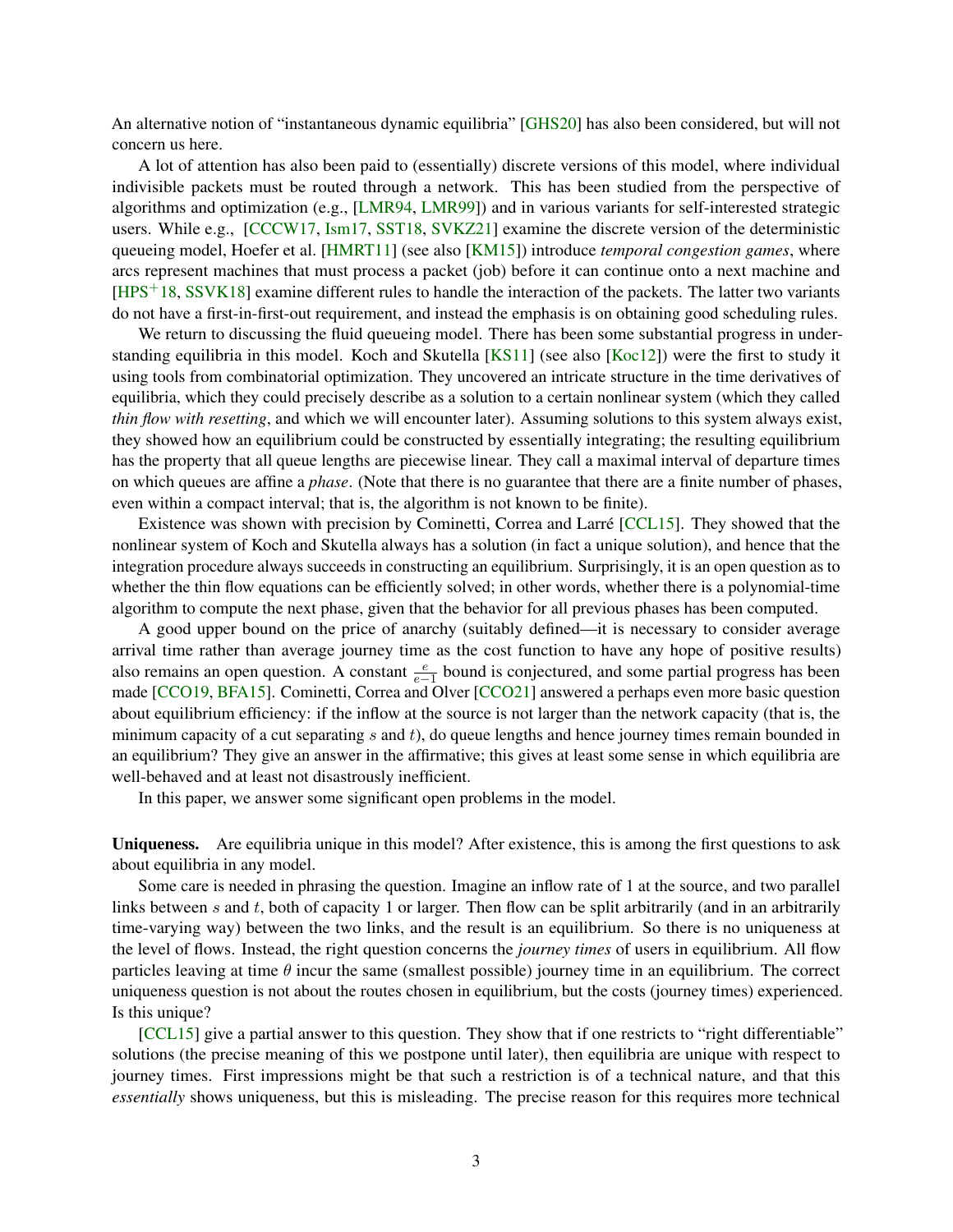preliminaries, and we postpone this until [Section 3.](#page-6-0) For now, we remark that there is no a priori reason why equilibria not respecting this right-differentiability requirement could not exist, nor anything "unphysical" about them.

We prove that this cannot happen, and that equilibria are indeed unique, without any assumptions. To further motivate why this uniqueness result is important, we will shortly discuss how it relates to the next question we resolve.

Continuity. If an equilibrium is disturbed in some way, does the disturbed equilibrium remain close in some sense to the undisturbed equilibrium, or could it veer off wildly in another direction? Such a property is *crucial* for the model to have any bearing on reality. Clearly, real traffic situations will not *exactly* match up with equilibria in the model, even under the most optimistic assumptions. Individual cars or packets are not really infinitesimally small; this is an approximation. Given two routes that have slightly different but almost-equal journey times, a user may not notice or be sufficiently concerned, and pick the slightly longer one. Actual travel delays on a link could vary slightly due to all sorts of factors. All of this is of course obvious—there is no expectation that the abstract, simplified model would capture all these real-world aspects. Nonetheless, the hope is that the model is a good one, in the sense that it captures qualitatively important aspects of the real situation, *and* that the closer some more complex (artificial or real-world) situation matches the conditions of the model, the closer the behavior of the model would match the more complex setting. If slightly perturbing the situation at some moment can lead to completely different equilibrium behavior, then any conclusions drawn from the model must be treated with extreme skepticism. Does the model really have anything to tell us, in this case?

It might seem that continuity should be a straightforward property to show; or at least, that it should be a matter of proficiency with analytic techniques. Similarly to the uniqueness question, this turns out to not be the case at all, and for very similar reasons. Again, we hold the explanation of this to the technical overview.

We are able to show continuity of equilibria with respect to a wide range of natural perturbations. For instance, if we change the capacity and/or transit times of some arcs in the network by very small amounts, the resulting equilibrium will not change too much.

We have already mentioned that the fluid queueing model is an approximation of reality where "small" users are replaced by infinitesimal ones. It is assumed that this replacement does not make much difference. To actually justify this, one would need to show some form of convergence of equilibria for discrete packet model to dynamic equilibria in the fluid queueing model. No such rigorous justification has been made so far, however: empirical evidence has been provided  $[ZSV^+21]$  $[ZSV^+21]$ , and rigorous results have been obtained for the *static* model [\[CSSSM21\]](#page-24-14). As some first steps, the convergence of the underlying packet model to the fluid queueing model has been proven (without considering equilibrium behavior) [\[SVKZ21\]](#page-25-3). We anticipate our work being a main ingredient in proving convergence of equilibria; it should be clear that without continuity, there is little hope for such a convergence result. We leave this for followup work.

It should seem natural, given the above discussion, that uniqueness and continuity are related. The following question, however, appears entirely unrelated. Surprisingly, this is not the case: one of our main conceptual contributions is to show how uniqueness and continuity follow from resolving it.

Long-term behavior. As already mentioned, [\[CCO21\]](#page-24-0) prove that if inflow at the source is constant (starting from some initial time) and not larger than the capacity of the network, as measured by the minimum capacity of an s-t-cut, then queues remain bounded in an equilibrium. Their proof actually shows something stronger: Namely, they show that as long as this inflow condition is satisfied, after some (instance dependent) time the equilibrium will reach a "steady state", in which all queues remain constant from this time forward.

This raises a question. What happens if the inflow rate is larger than the minimum s-t-cut capacity? Clearly, queues can no longer stay bounded. But one may still ask whether the evolution eventually reaches a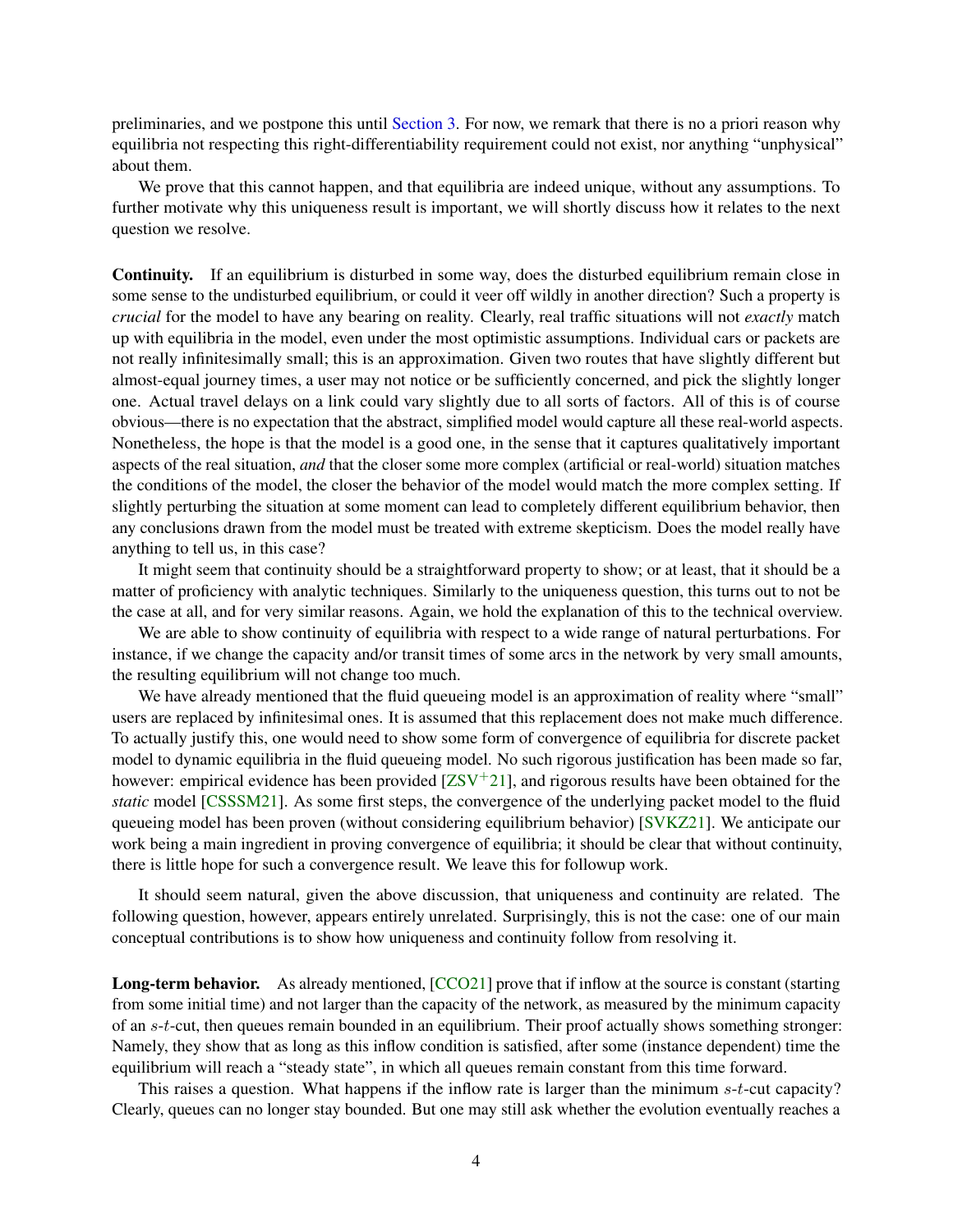steady state—which no longer means a situation where no queues change (clearly impossible), but a situation where queues change linearly, forever into the future.

Just like the [\[CCO21\]](#page-24-0) result, this can be viewed as a positive statement about the efficiency of equilibria. It turns out that there is only one possible rate vector at which queues can grow in a steady state. So if steady state is reached, it means that over a sufficiently long time horizon, the equilibrium does use the network in the most efficient way possible; queues only grow because they must, due to bottlenecks in the network. Further, this queue behavior at steady state can be efficiently characterized.

While this result is already interesting in its own right, a very slight generalization of this also turns out to be the main technical ingredient in our proof of uniqueness and continuity. In fact, it is *precisely* what one needs; there can be no way of showing uniqueness or continuity without showing this result about long-term behavior. It is in this sense that we mean that our result is fundamentally combinatorial, rather than analytic; our proof of convergence to steady state is, like the one of [\[CCO21\]](#page-24-0), based on a non-obvious potential related to a primal-dual program that characterizes possible steady-state situations.

#### <span id="page-4-0"></span>2 Model and preliminaries

An instance is described by a directed graph  $G = (V, E)$  with a source s and sink t, where each arc is equipped with a transit time  $\tau_e \geq 0$  and a capacity  $\nu_e > 0$ . At s we have a constant *network inflow rate* of  $u_0 > 0$ , which begins a time 0. We may assume that every node in G is both reachable from s, and can reach t. For technical convenience, we will follow previous works and assume that G has no directed cycle consisting of 0-length arcs.

We use the notation  $\delta^-(v)$  and  $\delta^+(v)$  to denote the set of incoming and outgoing arcs at v, respectively, and similarly  $\delta^-(S)$  and  $\delta^+(S)$  for arcs entering or leaving a set S. We define  $[z]^+ := \max\{0, z\}.$ 

A *flow over time* is given by a family of locally-integrable functions  $f_e^+$ :  $\mathbb{R}_{\geq 0} \to \mathbb{R}_{\geq 0}$  and  $f_e^-$ :  $\mathbb{R}_{\geq 0} \to \mathbb{R}_{\geq 0}$  that describe the inflow and outflow rate at each arc  $e \in E$  at every point in time. The *cumulative* inflows and outflows are given by the absolutely continuous functions  $F_e^+(\xi) := \int_0^{\xi} f_e^+(\xi') d\xi'$ and  $F_e^-(\xi) := \int_0^{\xi} f_e^-(\xi') d\xi'$ , respectively. A flow particle in the queue of link e at time  $\xi$  must have entered the link at time  $\xi$  or before, and will not leave the link until after time  $\xi + \tau_e$ . Thus the *queue volume* on a link e at time  $\xi$ , denoted by  $z_e(\xi)$ , is given by  $z_e(\xi) := F_e^+(\xi) - F_e^-(\xi + \tau_e)$ . Since queues always empty at maximum rate, the amount of time spent waiting in a queue is simply the queue volume upon arrival divided by the arc capacity. We call a flow over time *feasible* if it satisfies flow conservation at every node  $v \in V$  for every point in time  $\xi$ :

$$
\sum_{e \in \delta^+(v)} f_e^+(\xi) - \sum_{e \in \delta^-(v)} f_e^-(\xi) \begin{cases} = 0 & \text{for } v \in V \setminus \{s, t\}, \\ = u_0 & \text{for } v = s, \\ \leq 0 & \text{for } v = t, \end{cases}
$$

and if the queues empty at a rate given by the capacity:

$$
f_e^-(\xi + \tau_e) = \begin{cases} \nu_e & \text{if } z_e(\xi) > 0, \\ \min\{ \nu_e, f_e^+(\xi) \} & \text{otherwise.} \end{cases}
$$

The *earliest arrival time* at w of a particle starting at s at time  $\theta \in \mathbb{R}_{\geq 0}$  is given by

$$
\ell_w(\theta) \coloneqq \begin{cases} \theta & \text{if } w = s, \\ \min_{e = vw \in \delta^-(w)} \ell_v(\theta) + \frac{z_e(\ell_v(\theta))}{\nu_e} + \tau_e & \text{otherwise.} \end{cases}
$$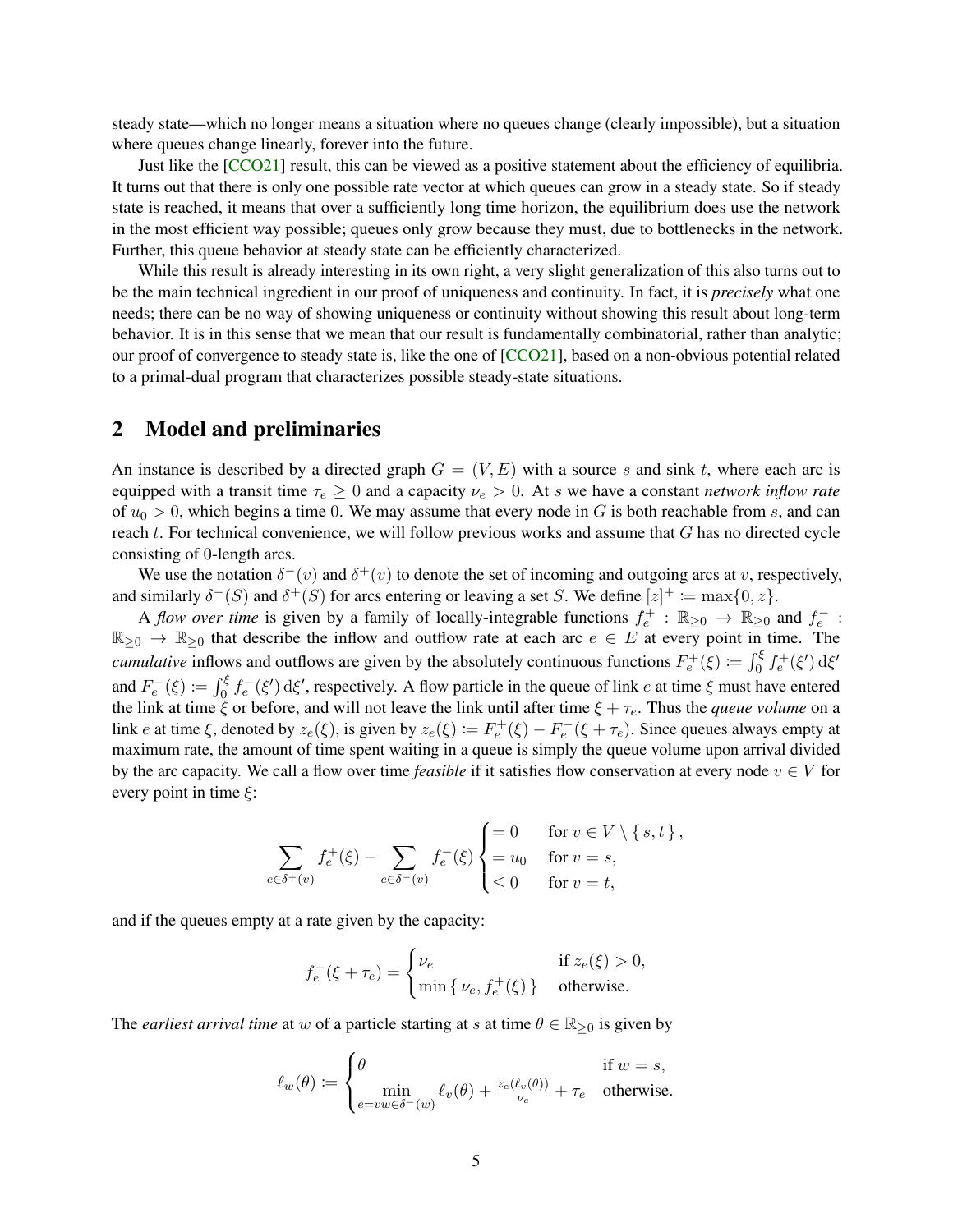We will often refer to the collection of earliest arrival times for a fixed θ as a *labeling*. Given earliest arrival times  $\ell$ , we define the associated *queueing delays* (or *queueing delay functions*) by  $q_e(\theta) := z_e(\ell_v(\theta))/\nu_e$ for each  $e = vw \in E$ . Note that  $q_e(\theta)$  is the queueing delay on arc e for a flow particle departing s at time  $\theta$  and taking a shortest path to e. For any earliest arrival times  $\ell$ , we define the *active* arcs  $E'_{\ell(\theta)}$ and the *resetting* arcs  $E^*_{\ell(\theta)}$  for some time  $\theta$  as  $E'_{\ell(\theta)} := \{ e = vw \in E \mid \ell_w(\theta) = \ell_v(\theta) + q_e(\theta) + \tau_e \}$  and  $E^*_{\ell(\theta)} := \{ e = vw \in E \mid q_e(\theta) > 0 \}$ , respectively. We will write  $E'_\theta$  and  $E^*_{\theta}$  as shorthand, if the choice of  $\ell$ is clear. So  $E'_{\theta}$  consists of all arcs that lie on a shortest path from s to some node in the network, from the perspective of a user that departs at time  $\theta$ ; and  $E^*_{\theta}$  is the set of arcs where such a user would find a queue if they enter the arc as early as possible.

An *equilibrium* (also referred to as a *dynamic equilibrium* or a *Nash flow over time*) is a feasible flow over time in which almost all flow particles travel along a shortest path from  $s$  to  $t$ , i.e., only along active arcs. In this case the active and resetting arcs are characterized by

<span id="page-5-0"></span>
$$
E'_{\ell(\theta)} = \{ e = vw \in E \mid \ell_w(\theta) \ge \ell_v(\theta) + \tau_e \} \quad \text{and} \quad E^*_{\ell(\theta)} = \{ e \in E \mid \ell_w(\theta) > \ell_v(\theta) + \tau_e \}. \tag{1}
$$

For an arc  $e = vw \in E^*_{\theta}$ , the delay experienced by such a user departing at time  $\theta$  is given by  $q_e(\theta) =$  $\ell_w(\theta) - \ell_v(\theta) - \tau_e.$ 

As proven in [\[CCL15\]](#page-23-1), a feasible flow over time is an equilibrium if and only if  $F_e^+(\ell_v(\theta)) = F_e^-(\ell_w(\theta))$ for all arcs  $e = vw$  and all departure times  $\theta$ . Define  $x_e(\theta) := F_e^+(\ell_v(\theta))$  for all e and  $\theta$ . For an equilibrium flow, the derivative of  $x_e$  at time  $\theta$ , which exists almost everywhere, can be interpreted as a flow describing what proportion of flow particles departing at time  $\theta$  use arc  $e$ ;  $x'$  is an  $s$ -t-flow of value  $u_0$  almost everywhere. It has been shown [\[CCL15,](#page-23-1) [KS11\]](#page-24-12) that a flow over time is an equilibrium if and only if the resulting pair  $(x, \ell)$  satisfies the following for almost every  $\theta$ : setting  $x' = x'(\theta)$ ,  $\ell' = \ell'(\theta)$ ,  $E' = E'_{\theta}$  and  $E^* = E^*_{\theta}$ ,

<span id="page-5-1"></span>
$$
x' \text{ is a static } s \text{-} t \text{ flow of value } u_0,
$$
 (TF-1)

$$
\ell_s' = 1,\tag{TF-2}
$$

$$
\ell'_w = \min_{e = vw \in E'} \rho_e(\ell'_v, x'_e) \qquad \text{for all } w \in V \setminus \{s\},\tag{TF-3}
$$

$$
\ell'_w = \rho_e(\ell'_v, x'_e) \qquad \text{for all } e = vw \in E' \text{ with } x'_e > 0,
$$
 (TF-4)

<span id="page-5-3"></span><span id="page-5-2"></span>
$$
\text{where} \qquad \rho_e(\ell'_v,x'_e) \coloneqq \begin{cases} \frac{x'_e}{\nu_e} & \text{if } e = vw \in E^*,\\ \max\{\ell'_v,\frac{x'_e}{\nu_e}\} & \text{if } e = vw \in E' \backslash E^*. \end{cases}
$$

These are called the *thin flow* conditions (sometimes *normalized thin flows* or *thin flows with resetting*). Note that the conditions are fully determined by the pair E' and  $E^*$ . As long as  $E^* \subseteq E'$ , E' is acyclic and each node v is reachable from s, they always have a solution, and  $\ell'$  is uniquely determined [\[CCL15\]](#page-23-1). We will sometimes call this unique  $\ell'$  (leaving out x') the *thin flow direction*. For the case  $E^* = \emptyset$ , there always exists a unique solution [\[Koc12\]](#page-24-13), even if  $E'$  contains cycles, and it can be computed efficiently.

We will take this viewpoint throughout, and always think of an equilibrium as a pair  $(x, \ell)$  satisfying these conditions. Such a pair fully determines the flow over time  $(f^+, f^-)$  for the equilibrium; for example, the queue volume is determined by  $\frac{1}{\nu_e} z_e(\ell_v(\theta)) = \max\{0, \ell_w(\theta) - \ell_v(\theta) - \tau_e\}$  for all  $e = vw$  and  $\theta \in \mathbb{R}_{\geq 0}$ . Note that from this perspective, given  $(x, \ell)$  satisfying the thin flow conditions for all times  $\theta \in [0, T]$ , extending the equilibrium to later departure times only requires knowing  $\ell(T)$ ; nothing about the earlier (with respect to departure time) behavior of the equilibrium is needed. Just  $\ell$  alone captures all the truly important information; one could easily verify whether a given curve  $\ell$  can be extended to an equilibrium, since given  $\ell'(\theta)$ , it is easy to determine whether a matching  $x'(\theta)$  exists so that  $(x'(\theta), \ell'(\theta))$  satisfy the thin flow conditions. We call such an  $\ell$  an *equilibrium trajectory*.

Note that for any configuration  $(E', E^*)$ , the solution  $(x', \ell')$  to the thin flow equations satisfy  $\ell'_v \leq \kappa$ , where  $\kappa := u_0 / \min_{e \in E} \nu_e$ . Thus any equilibrium trajectory is  $\kappa$ -Lipschitz.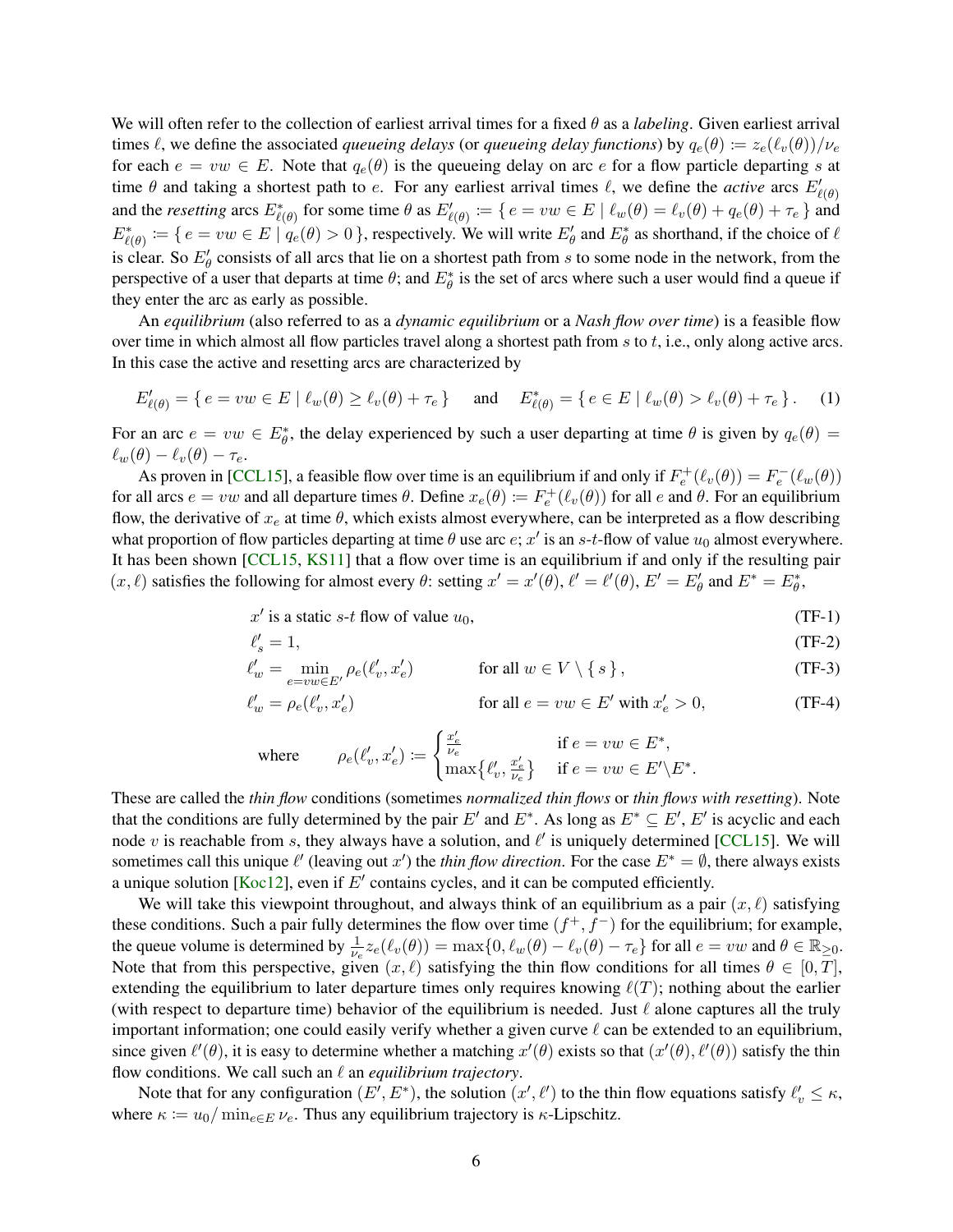<span id="page-6-1"></span>

Figure 2: Dynamic equilibria can be seen as trajectories in  $\mathbb{R}^V$  that follow a piecewise-constant vector field.

Figure 3: The simplest situation which would produce non-uniqueness (if it were possible).



Figure 4: A more subtle potential situation which would produce nonuniqueness; we show that this cannot occur.

It has been shown [\[KS11,](#page-24-12) [CCL15\]](#page-23-1) that in an equilibrium,  $\ell$  is a piecewise linear function; each linear segment is referred to as a *phase* of the equilibrium. However, it is not known whether the number of phases is necessarily finite, even within a compact interval.

We call a pair  $(E', E^*)$  with  $E^* \subseteq E' \subseteq E$  a *valid configuration* if (i) for every node  $v \in V$  there is an s-v-path in E', (ii) every arc  $e \in E^*$  lies on an s-t-path in E', and (iii) either E' is acyclic or  $E^* = \emptyset$ . Furthermore, we call a vector  $\ell^{\lozenge} \in \mathbb{R}^V$  *feasible* if  $(E'_{\ell^{\lozenge}}, E^*_{\ell^{\lozenge}})$  is a valid configuration. Requirement (i) is equivalent to labels denoting the earliest arrival time starting from s; requirement (ii) ensures that flow in queues travels on active s-t-paths, which is the definition of dynamic equilibria. We define  $\Omega \subseteq \mathbb{R}^V$  to be the subset of feasible labelings. It is easy to see that any equilibrium trajectory starting from some  $\ell^{\circ} \in \Omega$ remains in  $Ω$  for all time.

#### <span id="page-6-0"></span>3 Technical overview

Equilibrium trajectories. We first further develop the view of equilibria as trajectories whose derivatives are controlled by a vector field.

Let  $X : \Omega \to \mathbb{R}^V$  be the vector field for which  $X(\ell^{\circ})$  is the solution to the thin flow equation for  $(E'_{\ell}, E^*_{\ell})$ , for all  $\ell^{\circ} \in \Omega$ . So if  $\ell$  is an equilibrium trajectory,  $\ell'(\theta) = X(\ell(\theta))$  for almost every  $\theta$ . Now since  $X(\ell^{\circ})$  depends only on  $E'_{\ell^{\circ}}$  and  $E^*_{\ell^{\circ}}$ , we can deduce that X is piecewise constant. The regions on which X is constant also have a very simple structure, given by [\(1\)](#page-5-0): each arc  $e = vw$  divides  $\Omega$  into two open halfspaces separated by the hyperplane  $\{\ell^{\circ} \in \Omega : \ell^{\circ}_w - \ell^{\circ}_v = \tau_e\}$ ; a region is determined by the choice of sign (positive, negative or zero) for each link (not all combinations necessarily yield a region); see [Figure 2.](#page-6-1)

Uniqueness and continuity of equilibrium trajectories. We begin our discussion by considering uniqueness of equilibrium trajectories.

To understand why uniqueness is a strong property, and nontrivial to prove, let us consider some other piecewise constant vector fields, restricting ourselves to two dimensions. First, consider the situation shown in [Figure 3.](#page-6-1) Non-uniqueness of trajectories is quite obvious in this case, as we have two regions with a common boundary and the vector fields in each region pointing away from this boundary. Previous work does in fact rule this out for the vector field of interest to us—it can be shown to be a consequence of the uniqueness of solutions to the thin flow conditions.

A more difficult situation is shown in [Figure 4,](#page-6-1) where the trajectory (informally) spirals outwards. Again, non-uniqueness is rather clear; two possible trajectories starting from the origin are shown. This possibility is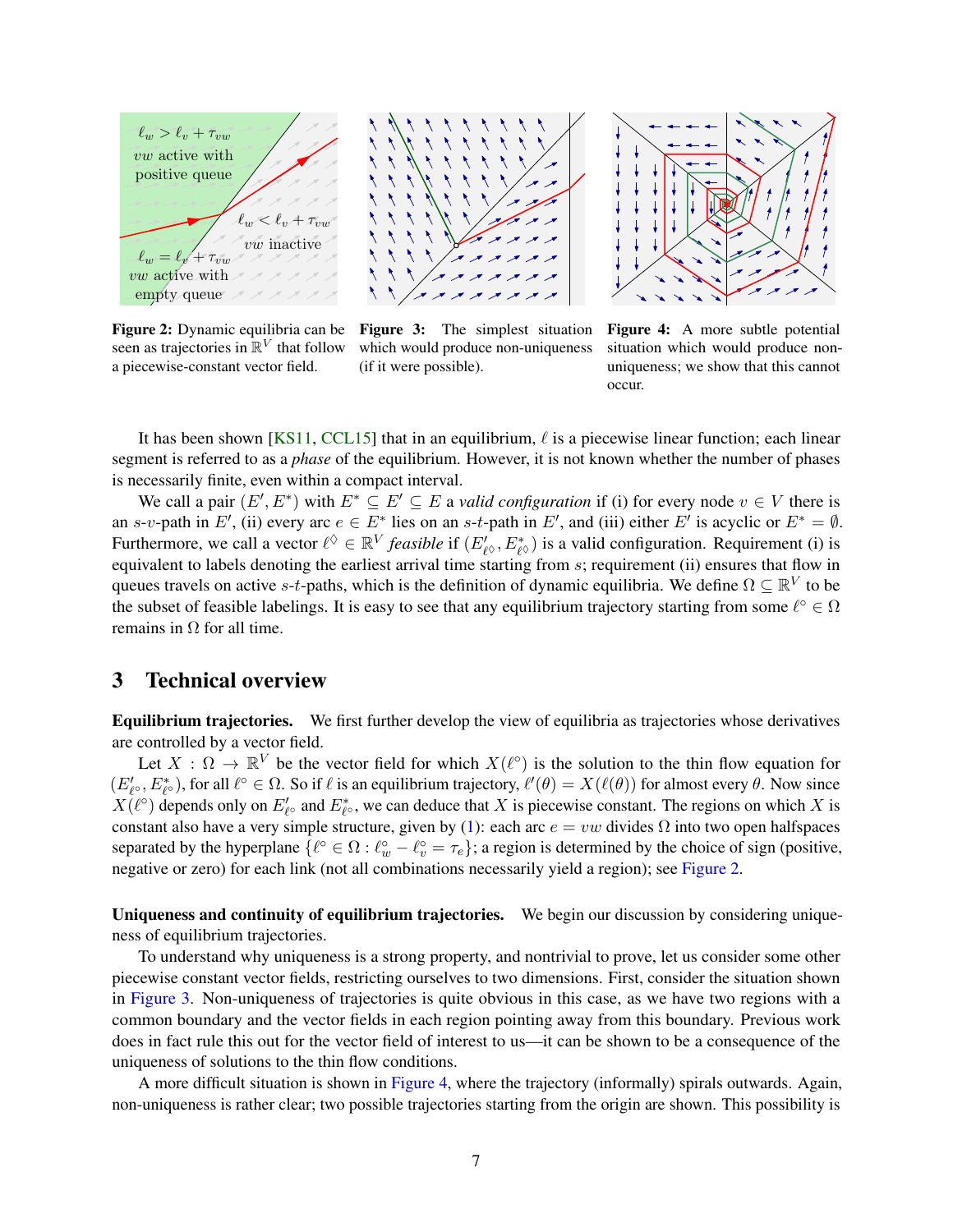*not* excluded by previous work. In particular, if a trajectory of this type existed, it would provide an example of an equilibrium  $(x, \ell)$  for which  $\ell$  is not right-differentiable. By contrast, the procedure of [\[CCL15\]](#page-23-1) and Koch and Skutella [\[KS11\]](#page-24-12) produces an equilibrium whose labeling is right-differentiable, and so this would immediately be an example of non-uniqueness.

### <span id="page-7-0"></span>**Theorem 3.1.** For any  $\ell^{\circ} \in \Omega$ , there is a unique equilibrium trajectory  $\ell$  with  $\ell(0) = \ell^{\circ}$ .

Before discussing how we prove this result, we first discuss continuity, which turns out to be intimately related. For now, we are referring to continuity of the equilibrium trajectory, as a function of the initial feasible labeling. This is very natural from the perspective of equilibrium trajectories, but care is needed in interpreting this; for example, slightly modifying a queue or queues at some moment in the evolution of an equilibrium does not immediately correspond to a change in the labeling. We will discuss other more "interpretable" continuity results at the end of this section.

Let L denote the Banach space of  $\kappa$ -Lipschitz functions from  $[0,\infty)$  to R imbued with the uniform norm  $||g||_{\infty} = \sup_{\theta \ge 0} g(\theta)$ . (Recall that  $\kappa = u_0/\min_e \nu_e$  is a Lipschitz constant for all equilibrium trajectories.) By X we denote the normed space  $\mathcal{L}^V$  imbued with the norm  $\|\ell\| := \max_{v \in V} \|\ell_v\|_\infty$ . Our continuity result is the following.

<span id="page-7-1"></span>**Theorem 3.2.** Let  $\Psi : \Omega \to \mathcal{X}$  be the map that takes  $\ell^{\circ} \in \Omega$  to the unique equilibrium trajectory  $\ell$  satisfying  $\ell(0) = \ell^{\circ}$ . Then  $\Psi$  *is a continuous map.* 

We remark that the continuity of  $\Psi$  is a statement over the entire evolution of a trajectory—a rather strong form of continuity, and in particular, stronger than convergence of the trajectory at any fixed time  $\theta$ . Our result says that if we look at the equilibrium trajectory  $\ell$  with  $\ell(0) = \ell^{\circ}$ , and then look at the equilibrium trajectory  $\tilde{\ell}$  with  $\tilde{\ell}(0)$  equal to a slight perturbation of  $\ell^{\circ}$ , then  $\ell$  and  $\tilde{\ell}$  stay close forever, rather than possibly drifting apart very slowly.

While continuity with respect to initial labels is very natural given our view on equilibria, which is very centred on the label functions, care is needed in interpreting this result. We will later discuss a number of other continuity results that are somewhat more "physical" and interpretable in terms of the actual dynamics of flows over time.

The connection to long-term behavior. It is convenient to make this precise by extending the vector field in the neighborhood of  $\ell^{\circ}$  in a conic fashion. Consider again the structure of the vector field X; its regions are determined by the hyperplanes  $\{\ell^{\Diamond} : \ell^{\Diamond}_w - \ell^{\Diamond}_v = \tau_e\}$  for  $e = vw \in E$ . Call an arc  $e = vw$  *tight* (with respect to  $\ell^{\circ}$ ) if  $\ell^{\circ}_w - \ell^{\circ}_v = \tau_e$ ; so the hyperplane of arc *e* passes through  $\ell^{\circ}$  precisely if it is tight. To obtain a vector field whose regions are all cones around  $\ell^{\circ}$ , we essentially ignore the hyperplanes defined by non-tight arcs—while still remembering on which side of these hyperplanes  $\ell^\circ$  lies. All arcs that are inactive we will completely ignore; so consider the subnetwork  $\hat{G} = (V, E'_{\ell^{\circ}})$ . But all arcs in  $E^*_{\ell^{\circ}}$  are special: not only are they resetting at  $\ell^{\circ}$ , they will *always* be resetting. This can be interpreted as allowing the queues on these arcs to become negative. We will denote these arcs by  $E^{\infty}$ , and call them *free arcs*. We can think of this as defining an entirely new "local instance" defined by the network  $\hat{G}$  and free arcs  $E^{\infty}$  (and initial point  $\ell(0) = \ell^{\circ}$ ). The notion of a valid configuration and hence feasible labeling should be adjusted in the obvious way for this local instance:  $(\hat{E}', \hat{E}^*)$  is a valid configuration if  $E^{\infty} \subseteq \hat{E}^* \subseteq \hat{E}' \subseteq E'_{\ell}$ . The feasible set thus changes; denote it by  $\hat{\Omega}$ .

Since we only consider hyperplanes passing through  $\ell^{\circ}$ , we get an explicit conic self-similarity: the vector field X satisfies  $X(\ell^{\circ} + \alpha d) = X(\ell^{\circ} + d)$  for any  $d \in \mathbb{R}^V$  with  $\ell^{\circ} + d \in \hat{\Omega}$  and  $\alpha > 0$ .

We are now ready to make the connection between uniqueness/continuity and long-term behavior of equilibrium trajectories in this conic setting. Let  $(y, \lambda)$  be the solution of the thin flow problem at  $\ell^{\circ}$ ; so  $\lambda = X(\ell^{\circ})$ . Suppose that we could show that for some given initial condition  $\hat{\ell}^{\circ}$ , any equilibrium trajectory  $\ell$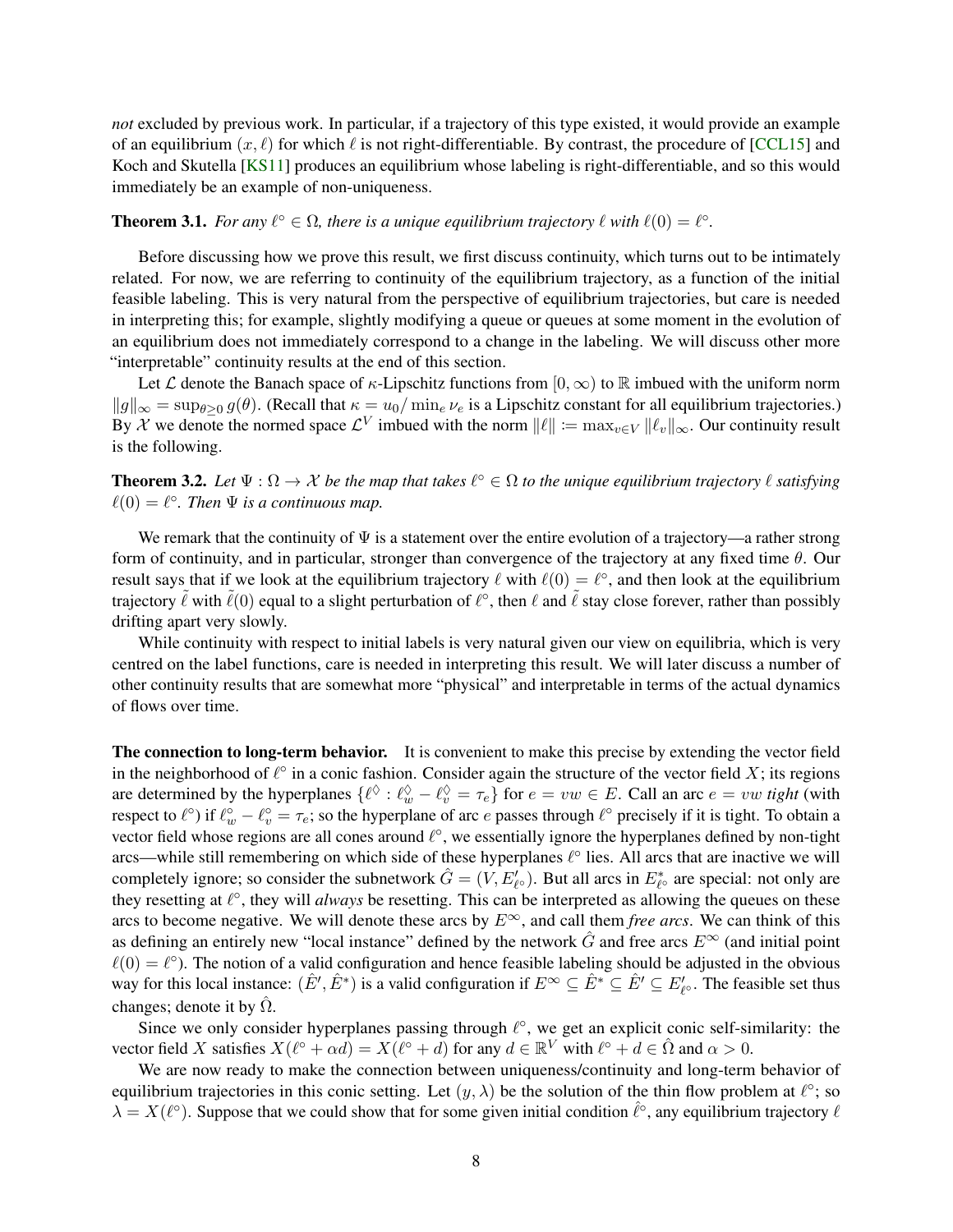starting from  $\hat{\ell}^{\circ}$  eventually, after some finite amount of time T, satisfies  $\ell'(\theta) = \lambda$  for all  $\theta \geq T$ . Here, T may certainly depend on the choice of  $\hat{\ell}^{\circ}$ . But now we can exploit the conic symmetry. Consider an equilibrium trajectory  $\ell^{(\varepsilon)}$  starting from  $\ell^{\circ} + \varepsilon(\ell^{\circ} - \ell^{\circ})$ . Then it is quite easy to see that the trajectory  $\ell$  defined by  $\ell(\theta) := (\ell^{(\varepsilon)}(\varepsilon\theta) - \ell^{\circ})/\varepsilon + \ell^{\circ}$  is an equilibrium trajectory starting from  $\hat{\ell}^{\circ}$ . Thus  $\ell^{(\varepsilon)}(\theta)$  will reach steady state at time  $\epsilon T$ . So as we move the initial condition closer and closer to  $\ell^{\circ}$ , any equilibrium trajectory looks more and more like the trajectory  $\ell^*$  given by  $\ell^*(\theta) = \ell^{\circ} + \theta \lambda$ . The maximum distance between  $\ell^{(\varepsilon)}(\varepsilon)$  and  $\ell^*(\varepsilon)$  can be controlled by the initial distance between the initial condition and  $\ell^{\circ}$ .

This shows uniqueness at  $\ell^{\circ}$ . Let  $\ell$  be any equilibrium trajectory starting from  $\ell^{\circ}$ . For any  $\varepsilon > 0$ , we can think of  $\ell$  on  $[\varepsilon, \infty)$  as an equilibrium trajectory starting from  $\ell(\varepsilon)$ . Since  $\ell(\varepsilon) \to \ell^{\circ}$  as  $\varepsilon \to 0$ , it follows from the above that  $\sup_{\theta \ge 0} [\ell(\theta + \varepsilon) - \ell^*(\theta)]$  converges to 0 as  $\varepsilon \to 0$ . So  $\ell = \ell^*$ .

This also shows continuity locally around  $\ell^\circ$ : equilibrium trajectories starting from small perturbations of  $\ell^{\circ}$  remain close to the equilibrium trajectory starting from  $\ell^{\circ}$ . Essentially, this shows continuity of the trajectories over a single phase, and it is not too difficult to deduce continuity over the entire equilibrium from this.

Equilibria reach steady state. To prove [Theorem 3.1](#page-7-0) and [Theorem 3.2,](#page-7-1) the main remaining ingredient is to show that equilibria do always reach steady state. We prove the following theorem.

<span id="page-8-0"></span>**Theorem 3.3.** *Let*  $G = (V, E)$  *be a given network, with*  $E^{\infty} \subseteq E$  *also given such that*  $(E, E^{\infty})$  *is a valid* configuration. Let  $\ell^\circ$  be any feasible labeling for G with  $E_{\ell^\circ}^*\supseteq E^\infty$ , and let  $\lambda$  be the solution to the thin flow *equations for configuration*  $(E, E^{\infty})$ . Then for any equilibrium trajectory  $\ell$  with  $\ell(0) = \ell^{\circ}$ , there exists some T such that  $\ell_v'(\theta) = \lambda_v$  for all  $v \in V$  and  $\theta \geq T$ .

One can give explicit bounds on T in terms of the instance and  $\ell^{\circ}$ ; we do so in [Section 4.](#page-11-0)

For uniqueness and continuity, the theorem is applied with  $E^{\infty} = E^*_{\ell^{\circ}}$ . The choice  $E^{\infty} = \emptyset$  is of independent interest: it corresponds to a real equilibrium trajectory with no artificial free arcs. As mentioned earlier, [\[CCO21\]](#page-24-0) proved the following:

<span id="page-8-1"></span>**Theorem 3.4** ([\[CCO21\]](#page-24-0)). *Consider an instance satisfying the following* inflow condition: *the inflow rate*  $u_0$ *does not exceed the minimum capacity of an s-t-cut in the network*  $G = (V, E)$ *. Then for any feasible initial*  $i$  *condition*  $\ell^{\circ}$ *, after some finite time all queues remain constant; that is, there exists*  $T$  *such that*  $\ell'_v(\theta) = 1$  *for all*  $v \in V$  *and*  $\theta \geq T$ *.* 

(Their theorem was stated for  $\ell^{\circ}$  corresponding to the empty network, but their approach extends directly to arbitrary initial conditions.) Our result for  $E^{\infty} = \emptyset$  thus removes the inflow condition, while modifying the notion of "steady state" appropriately.

Proving [Theorem 3.3](#page-8-0) constitutes the bulk of the technical work in this paper. Our approach has its genesis in the proof of [Theorem 3.4](#page-8-1) by [\[CCO21\]](#page-24-0), but generalizing their result is by no means straightforward. It is not the introduction of free arcs that cause difficulty, but rather violation of the inflow condition. We will now give a high-level sketch of our approach, highlighting the main new difficulties and novelties compared to [\[CCO21\]](#page-24-0). The detailed proof can be found in [Section 4.](#page-11-0)

Let us first summarize the approach taken by [\[CCO21\]](#page-24-0) under the inflow condition and  $E^{\infty} = \emptyset$ . They first pose and answer the following question (paraphrased): *which choices of initial condition*  $l^{\circ}$  have the *property that*  $\ell(\theta) = \ell^{\circ} + \lambda \theta$  *is immediately an equilibrium trajectory?* (In their case, the thin flow direction  $\lambda$ is the all-ones vector.) They show that the answer is provided in full by considering the following primal-dual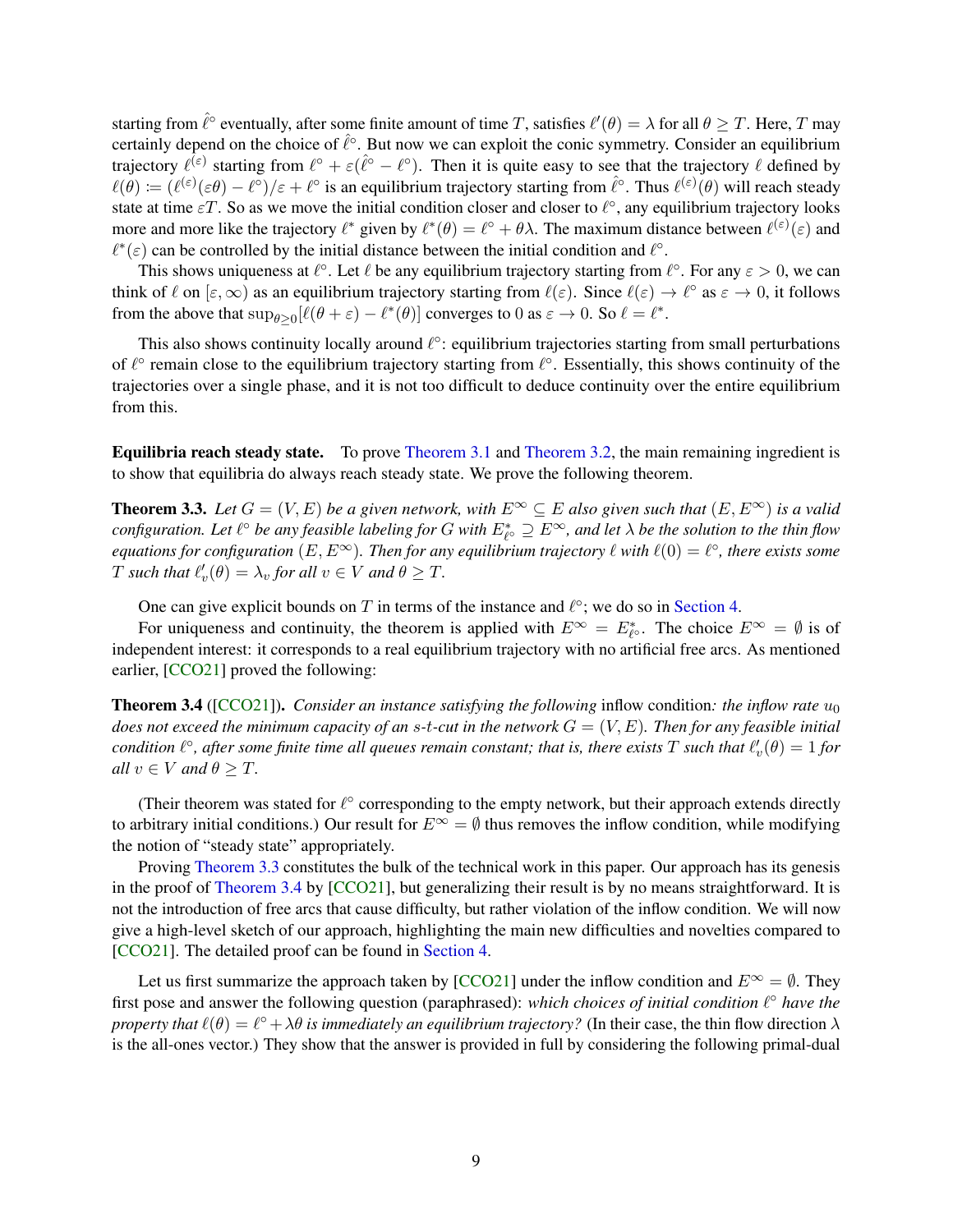<span id="page-9-0"></span>minimize 
$$
\sum_{e \in E} \tau_e f_e
$$
  
\ns.t.  $f$  is an  $s$ - $t$ -flow of value  $u_0$   
\n $f_e \leq \nu_e$  for all  $e \in E$   
\n $f_e \geq 0$  for all  $e \in E$   
\n $f_e \geq 0$  for all  $e \in E$   
\n $f_e \geq 0$  for all  $e \in E$   
\n $f_e \geq 0$  for all  $e \in E$ 

Dual optima  $(d^*, p^*)$  are in one-to-one correspondence with steady-state initial conditions:  $d^*$  represent a possible initial labeling (with no requirement that  $d_s^* = 0 - d^*$  can be shifted arbitrarily), and  $p_e^*$  the queue length on arc e. Primal optima, on the other hand, are in one-to-one correspondence with equilibria departure flows. In other words:  $(x, \ell)$  in which  $\ell_v(\theta) = d_v^* + \theta$  for some dual optimum  $d^*$ , and  $x'(\theta)$  is a primal optimum for almost every  $\theta$ , is an equilibrium; and all steady-state equilibria are of this form.

It is by no means immediately apparent why answering this question regarding the characterization of steady states is helpful in proving convergence to steady state. The key novelty in [\[CCO21\]](#page-24-0) is that the dual LP provides us with the correct potential function. Namely, they define, given an equilibrium  $(x, \ell)$  with corresponding queueing delays  $q$ , the potential function

<span id="page-9-2"></span>
$$
\Phi(\theta) \coloneqq u_0[\ell_t(\theta) - \ell_s(\theta)] - \sum_{e = vw \in E} \nu_e q_e(\theta). \tag{3}
$$

Then  $\Phi(\theta)$  is the objective value of the feasible dual solution given by  $d_v = \ell_v(\theta)$  for all  $v \in V$ , and  $p_e = q_e(\theta)$  for all  $e \in E$  (feasibility being a consequence of feasibility of the labeling  $\ell(\theta)$ ). The inflow condition ensures that the primal LP is feasible, and hence that the dual optimum has finite value; thus  $\Phi(\theta)$ is bounded. Moreover,  $\Phi(\theta)$  turns out to be monotone—in fact, strictly monotone with slope bounded away from zero, until the point that steady state is reached. The proof involves rewriting the derivative of  $\Phi$ , namely (for almost every  $\theta$ )

$$
\Phi'(\theta) = u_0[\ell_t'(\theta) - \ell_s'(\theta)] - \sum_{e \in E_{\theta}^*} \nu_e q_e'(\theta),
$$

as an integral over a family of cuts, after which the inequality  $\Phi'(\theta) \ge 0$  follows from the thin flow equations. This shows convergence to steady state in finite time.

To generalize this result, we follow the same basic plan, but each stage presents new (and in some cases significant) additional challenges. We'll only consider  $E^{\infty} = \emptyset$  in this discussion, since as mentioned, this is not the major difficulty. Characterizing steady state solutions is not much more difficult; replacing  $\nu_e$  with  $\hat{\nu}_e := \nu_e \lambda_w$  for all  $e = vw \in E$  in [\(2\)](#page-9-0) (where  $\lambda$  is as defined in [Theorem 3.3\)](#page-8-0) does the job, in fact. One can then attempt to define a potential based on the dual objective value in the same way, which would yield

$$
\Phi(\theta) = u_0[\ell_t(\theta) - \ell_s(\theta)] - \sum_{e=vw \in E} \lambda_w \nu_e q_e(\theta).
$$

This candidate potential is bounded, by feasibility of the primal (which is not difficult to show). But unfortunately, it is *not* monotone!<sup>[1](#page-9-1)</sup>

It turns out that while a primal-dual LP characterizing the steady state is still the key to produce the correct potential, the situation is much more subtle. The obvious generalization of [\(2\)](#page-9-0), with  $\nu_e$  replaced by  $\hat{\nu}_e$  and no other changes, is not the correct one. Rather, one must observe that there is a larger class of candidate LPs, from which a choice must be carefully made. Let  $y \in \mathbb{R}_{\geq 0}^V$  be such that  $(y, \lambda)$  is a thin flow for configuration  $(E, \emptyset)$ . A first observation is that for arcs  $e = vw$  with  $\lambda_w > \lambda_v$ , we may enforce the constraint

LP:

<span id="page-9-1"></span><sup>&</sup>lt;sup>1</sup>An explicit counterexample can be found in [\[Fra21\]](#page-24-15).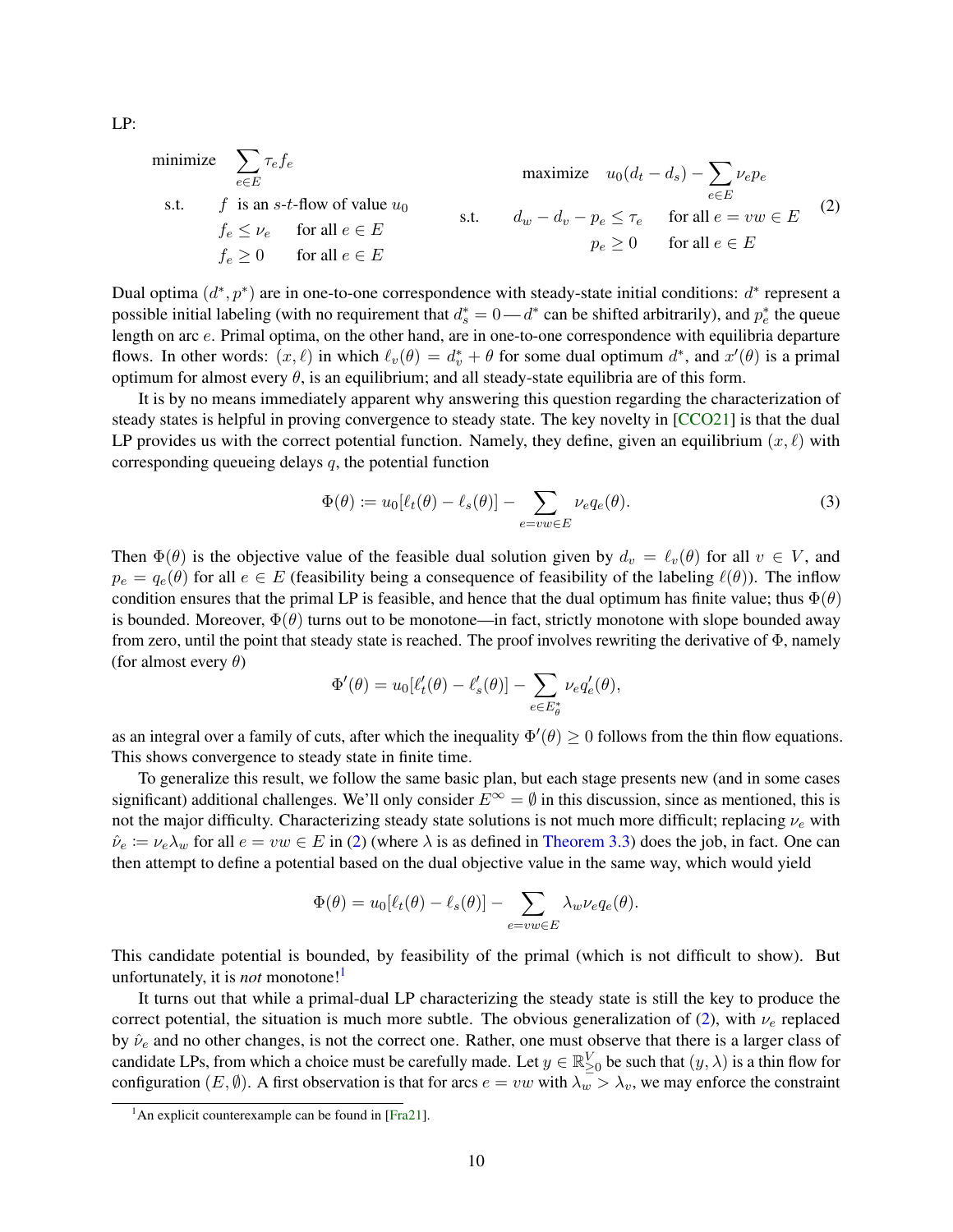$f_e = \hat{\nu}_e$ , and for arcs  $e = vw$  with  $\lambda_w < \lambda_v$ , we may enforce the constraint  $f_e = 0$ , without changing the feasible set. This comes from observing that if one looks at any set S of the form  $S = \{v : \lambda_v \le t\}$ , for some  $t \in \mathbb{R}_{\geq 0}$ , and this set is nontrivial (neither empty nor V), then  $y_e = \lambda_w \nu_e$  for all  $e = vw \in \delta^+(S)$  and  $y_e = 0$  for all  $e \in \delta^-(S)$  by the thin flow conditions.

A followup observation, and the more crucial one, is that we have substantial flexibility in the primal objective function. First, the coefficient in the objective for arcs  $e = vw$  with  $\lambda_w \neq \lambda_v$  has no impact on the set of optimal solutions, since the flows on these arcs are fixed. Further, we can arbitrarily rescale (by positive values) the coefficients within each level set of  $\lambda$ ; this again has no impact, because the flows entering and leaving the level set are determined. In particular, we may replace the objective with  $\sum_{e \in E} \hat{\tau}_e f_e$ , where  $\hat{\tau}_e := \tau_e / \lambda_w$ , which turns out to be the correct choice.

Even with the (in hindsight) correct choice of primal-dual LP, obtaining the correct potential is not straightforward. The dual no longer points out a precise choice, and to obtain monotonicity, a very careful consideration of different types of arcs is needed. The sign of  $\lambda_w - \lambda_v$  for an arc  $e = vw$  plays a crucial role. Arcs with  $\lambda_w \leq \lambda_v$  contribute in the same way to the potential as in [\(3\)](#page-9-2); a contribution of  $-\nu_e q_e(\theta)$ . Arcs with  $\lambda_w > \lambda_v$ , however, behave differently. For example, they contribute both when the arcs is active and when it is inactive (though in different ways).

Once the precisely correct potential is in place, a cut-based argument along the lines of the [\[CCO21\]](#page-24-0) proof, with some additional ingredients, shows monotonicity of the potential. Boundedness is straightforward, by comparison with the objective value of the primal-dual program, which is guaranteed to be feasible. One new technical complication is that even once the potential reaches its final value (given by the optimal objective value of the primal-dual program), the label derivatives  $\ell'(\theta)$  need not be constant. Rather, the rate of change of *queue lengths* remains constant; some "unimportant" phases involving nodes which are no longer used can still occur.

Continuity revisited. We have so far discussed a notion of continuity that is very natural from our perspective of equilibria as trajectories  $\ell$ . But from the perspective of Nash flows over time, this notion perhaps does not lead itself to immediate interpretation. There are in fact rather a large number of different questions about continuity that one could ask.

We will not attempt to exhaustively consider all possible or interesting notions of continuity in this work. Instead, we will discuss a few results that demonstrate that our "primordial" continuity result, with minimal effort, implies other forms of continuity.

Consider some instance, and the corresponding equilibrium trajectory  $\ell$  starting (for simplicity) from the empty network at time 0. Now suppose we perturb the transit times slightly, leading to a new equilibrium trajectory  $\ell$  on the perturbed instance. We show that  $\ell$  remains similar to  $\ell$ .

<span id="page-10-0"></span>**Theorem 3.5.** *Let*  $G = (V, E)$  *be a given network, with fixed capacities*  $\nu_e$  *and inflow rate*  $u_0$ *, but variable transit times*  $\tau_e$ . Let  $\ell^{(\tau)} \in X$  be the trajectory corresponding to transit time vector  $\tau$ , starting from an empty *network. Then*  $\tau \mapsto \ell^{(\tau)}$  *is continuous.* 

To see how this follows from our main continuity results, consider a single phase (continuity for the entire trajectory then follows by pasting this together appropriately, as with our main continuity result). The steady state direction  $\lambda$  does not depend on  $\tau$  directly (only through the configuration that defines the phase). The optimal solution and objective value to the primal-dual LP does change, but the optimal objective value, and hence the value that the potential  $\Phi$  takes upon reaching steady state, is a continuous function of  $\tau$ . The theorem then follows easily from the monotonicity of  $\Phi$ .

Similarly, we can consider perturbing the capacities  $\nu_e$  and/or the inflow rate  $u_0$ . Again we get continuity, though necessarily of a slightly weaker form: we must restrict ourselves to a compact interval. This is because the steady state direction  $\lambda$  for a phase *does* change as  $\nu$  or  $u_0$  changes—but only continuously. This means that once the final steady state of the overall equilibrium is reached, the trajectories may slowly diverge.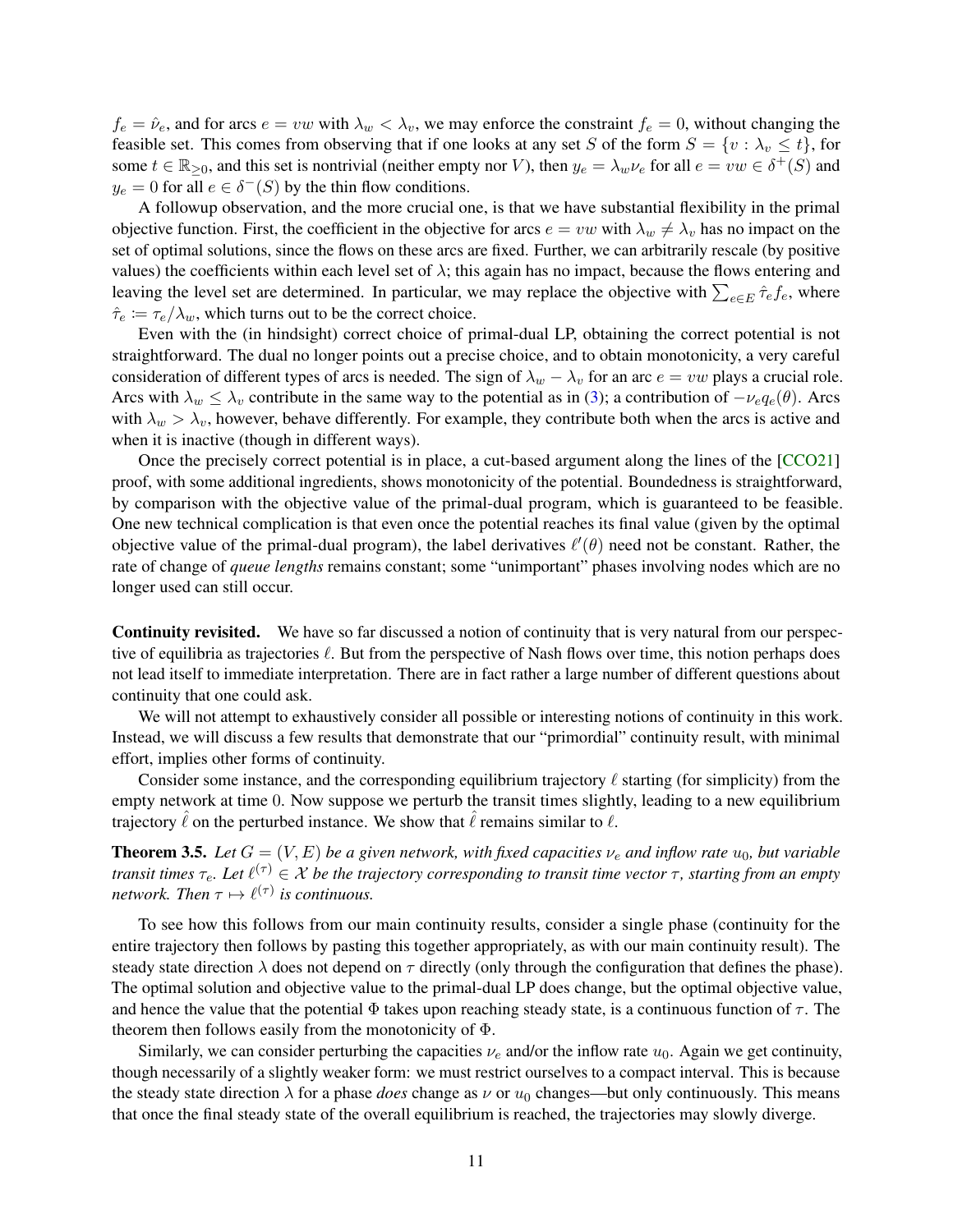**Theorem 3.6.** *Let*  $G = (V, E)$ *, be a given network, with fixed transit times*  $\tau_e$  *but variable inflow rate*  $u_0$ and capacities  $v_e$ . Let  $\ell^{(\nu,u_0)} \in X$  be the trajectory corresponding to setting capacities to  $\nu$  and inflow rate *to*  $u_0$ , starting from an empty network. Then  $(\nu, u_0) \mapsto \ell^{(\nu, u_0)}(\theta)$  is continuous for any fixed  $\theta \in \mathbb{R}_{\geq 0}$ .

As a last example, we consider perturbations of network properties (such as transit time) that occur during the evolution of an equilibrium. There are subtleties here: one must decide at what point knowledge of a perturbation becomes available to a user. We will stick to the most basic choice here: users are aware, from the moment they depart, what perturbations will occur that will impact their arrival time.

Consider an instance, and suppose that the capacity of some arc  $e = vw$  changes slightly at time  $\xi$ . We show that the resulting equilibrium is close to the equilibrium in which the arc is not perturbed. Of course, continuity with respect to multiple perturbations involving one or more arcs follows immediately. Other types of perturbations (e.g., of transit times) can also be dealt with, though we don't discuss this here. Perturbations of this form are related to dynamic equilibria in time-varying networks, where many fundamental results still hold (see [\[PS20,](#page-24-16) [Ser20\]](#page-24-3)).

### <span id="page-11-0"></span>4 Convergence to steady state

In this section, we will prove [Theorem 3.3.](#page-8-0)

We are given a network  $G = (V, E)$ , as well as  $E^{\infty} \subseteq E$  so that  $(E, E^{\infty})$  is a valid configuration. *Just for this section, it will be very convenient to make the following modification.* We add a free arc ts to the network with capacity  $\nu_{ts} := u_0$  and (just for specificity) transit time 0. In the thin flow conditions, [\(TF-1\)](#page-5-1) should then be replaced by the requirement that  $x'$  is a circulation; condition [\(TF-4\)](#page-5-2) for arc  $ts \in E^{\infty}$  then says that  $x_{ts}' = u_0 \ell_s' = u_0$ , as needed. The reader may wish to imagine that there is some very large queue on the arc  $ts$ , from which the flow emanating from the source  $s$  is originating.

Let  $\lambda \in \mathbb{R}^V$  be the thin flow direction for configuration  $(E, E^{\infty})$ ;  $\lambda$  is unique, due to [\[Koc12,](#page-24-13) Theorem 6.36] in the case of  $E^{\infty} = \{ts\}$ , or to [\[CCL15,](#page-23-1) Theorem 4] in the case that  $E \setminus \{ts\}$  is acyclic. Also let

$$
\sigma_e := \begin{cases} \lambda_w - \lambda_v & \text{for } e = vw \in E^\infty, \\ [\lambda_w - \lambda_v]^+ & \text{for } e = vw \in E \setminus E^\infty. \end{cases}
$$

That is,  $\sigma_e = q'_e(\theta)$ , where  $q_e$  is the queueing delay for e corresponding to the trajectory  $\ell(\theta) := \ell^{\circ} + \lambda \theta$  (for some suitable  $\ell^{\circ}$ ).

**Definition 4.1.** Given an equilibrium  $(x, \ell)$  with corresponding queueing delays q, and  $\theta$  that is a point of differentiability of  $\ell$ , we say that the equilibrium is *moving in a steady-state direction at time*  $\theta$  if  $q'(\theta) = \sigma$ .

We will sometimes say (somewhat informally) that  $\ell'(\theta)$  is a steady-state direction; note however that the definition depends on  $q'$  and not just  $\ell'$ —the active and resetting arc sets are important.

Let  $(x, \ell)$  be any equilibrium, and let q be the corresponding queueing delays. Our main task will be showing that there is some time T (depending only on the instance) such that for almost every  $\theta \geq T$ , the equilibrium is moving in a steady-state direction at time  $\theta$ . It will then follow immediately that we have reached a steady state by time  $T$ , in the sense that all queues grow linearly from time  $T$  onwards. This is not quite enough for the conclusion of [Theorem 3.3,](#page-8-0) but it is not hard to show that there exists some  $T' \geq T$  such that  $\ell'(\theta) = \lambda$  for all  $\theta \geq T'$ ; essentially, after time T, label derivatives only change at "unimportant" nodes that are never again on a shortest path from  $s$  to  $t$  (and so never see any more flow).

We will later need the following lemma, which says that arcs with a positive queue have a nonzero inflow rate.

<span id="page-11-1"></span>**Lemma 4.2.** Given an equilibrium  $(x, \ell)$ , then  $\ell'_v(\theta) > 0$  for all  $v \in V$  whenever the derivative exists. In *particular, for every resetting arc*  $e \in E^*_\theta$  *we have*  $x'_e(\theta) > 0$ *.*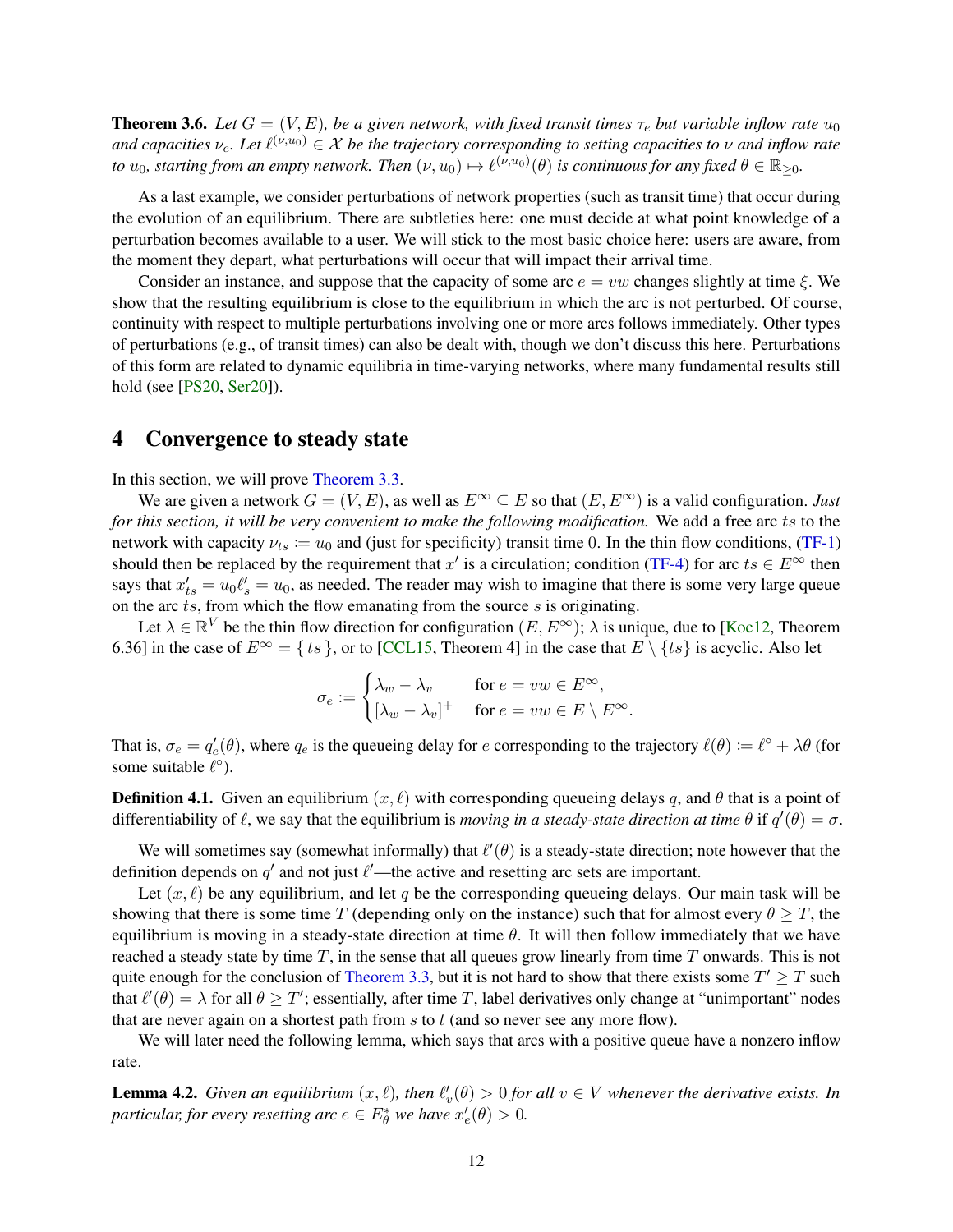*Proof.* Fix  $\theta$  and let  $\ell' = \ell'(\theta)$  and  $x' = x'(\theta)$ . Defining  $V_0 := \{ v \in V \mid \ell'_v = 0 \}$  it holds by [\(TF-4\)](#page-5-2) that  $\sum_{e \in \delta^{-1}(v)} x'_e = 0$  for all  $v \in V_0$ . This immediately imply  $t \notin V_0$  as  $\sum_{e \in \delta^{-1}(v)} x'_e = u_0 > 0$ .  $e \in \delta^-(v)} x'_e = 0$  for all  $v \in V_0$ . This immediately imply  $t \notin V_0$  as  $\sum_{e \in \delta^-(t)} x'_e = u_0 > 0$ .

Assume for contradiction that  $V_0 \neq \emptyset$  and let  $v_0$  be the first node in  $V_0$  according to a topological ordering with respect to  $E'_\theta$ . Clearly  $v_0 \neq s$  as  $\ell'_s = 1$ . Due to [\(TF-3\)](#page-5-3) there has to be an incoming resetting arc  $e_0 = uv_0$  (with  $x'_{e_0} = 0$ ). As  $\ell(\theta)$  is a feasible labeling there has to be an active  $v_0$ -*t*-path. In particular there has to be an active arc  $e = vw$  with  $v \in V_0$  and  $w \notin V_0$ . But since  $x'_e = 0$  (flow conservation at v) this is a contradiction to [\(TF-3\)](#page-5-3).

Characterizing conditions yielding steady-state directions. The first step will be to give a characterization of possible labels which yield, as a solution to the resulting thin flow conditions, a steady-state direction.

It will be useful to categorize non-free arcs according to their status with respect to  $\lambda$ . Let

$$
E^> := \{ e = vw \in E \setminus E^{\infty} \mid \lambda_w > \lambda_v \},
$$
  
\n
$$
E^< := \{ e = vw \in E \setminus E^{\infty} \mid \lambda_w < \lambda_v \},
$$
  
\n
$$
E^- := \{ e = vw \in E \setminus E^{\infty} \mid \lambda_w = \lambda_v \}.
$$

Define  $\hat{\nu}_e := \nu_e \cdot \lambda_w$  and  $\hat{\tau}_e := \tau_e/\lambda_w$  for all  $e = vw \in E$ . Before we proceed, we provide useful alternative characterizations of steady-state directions.

<span id="page-12-0"></span>**Lemma 4.3.** Let  $(x, \ell)$  be an equilibrium,  $\theta$  a point of differentiability of  $\ell$  and  $S = \{v \in V : \ell'_v(\theta) = \lambda_v\}$ . *Then the following statements are equivalent:*

*1.*  $(x, \ell)$  *is moving in a steady-state direction at time*  $\theta$ *.* 

2. 
$$
x'_e(\theta) = 0
$$
 for all  $e \in \delta^+(S)$ .

3. 
$$
x'_e(\theta) = 0
$$
 for all  $e \notin E[S], E^> \subseteq E^*_{\theta} \subseteq E[S]$ , and  $E^*_{\theta} \cap E^< = \emptyset$ .

*Proof.* We omit the dependence on  $\theta$  in this proof where it is clear.

 $(1. \Rightarrow 2.)$  Let  $S_1 = \{v \in V : \ell_v' < \lambda_v\}$ . Any arc  $e = vw$  entering  $S_1$  satisfies  $\ell_w' - \ell_v' < \lambda_w - \lambda_v$ . So the only possibility for an arc  $e = vw \in \delta^-(S_1)$  that is active is that  $\lambda_w - \lambda_v \leq 0$  and  $e \notin E^*_\theta$ , so that  $q'_e = \sigma_e = 0$ . But in this case, e is non-resetting and has  $\ell'_w < \ell'_v$ , and so the thin flow conditions imply that  $x'_e = 0$ . So there can be no arcs entering  $S_1$  with positive flow; since  $x'$  is a circulation,  $x'(\delta^+(S_1)) = x'(\delta^-(S_1)) = 0.$ 

An identical argument for  $S_1^* = \{v \in V : \ell_v' \leq \lambda_v\}$  shows that  $x'(\delta^-(S_1^*)) = 0$  (notice that still  $\ell'_w - \ell'_v < \lambda_w - \lambda_v$  for  $vw \in \delta^+(S_1^*)$ ). Thus since  $S = S_1^* \setminus S_1$ ,  $x'(\delta^+(S)) = 0$ .

 $(3. \Rightarrow 1.)$  Since  $q_e(\theta) = \ell_w(\theta) - \ell_v(\theta) - \tau_e$  for active arcs  $e = vw$  (and  $q_e(\theta) = 0$  otherwise) we obtain that  $q'_e = \ell'_w - \ell'_v$  for resetting arcs,  $q'_e = [\ell'_w - \ell'_v]^+$  for active but non-resetting arcs and  $q'_e = 0$  for inactive arcs.

Since  $E_{\theta}^* \subseteq E[S]$  and  $x_e' = 0$  for all  $e \notin E[S], q_e' = 0$  for all  $e \notin S$ . And since  $E^{\infty} \cup E^> \subseteq E[S],$  $\sigma_e = 0$  for all  $e \notin S$ . So we may focus on arcs in  $E[S]$ . For arcs  $e \in E^{\leq}$ ,  $q'_e = 0 = \sigma_e$  since  $e$  is not resetting and  $\lambda_w < \lambda_v$ . For arcs  $e \in E^>$ , e is active and  $\lambda_w > \lambda_v$ , and so  $q'_e = \ell'_w - \ell'_v = \lambda_w - \lambda_v = \sigma_e$ . For arcs  $e \in E^- \cap E[S]$ , since  $\ell'_w = \lambda_w = \lambda_v = \ell'_v$  we have that  $q'_e = \sigma_e = 0$ , irrespective of whether the arc is active, resetting or inactive. So  $\ell'$  is a steady-state direction.

 $(2. \Rightarrow 3.)$  Since there are no directed cycles of arcs with  $\tau_e = 0$ , there can be no directed cycles of active arcs when ts is excluded. Since x' is supported on active arcs and is a circulation, and  $s \in S$ , we deduce that  $x'_e = 0$  for all  $e \notin E[S]$ . By [Lemma 4.2,](#page-11-1)  $x'_e > 0$  for all  $e \in E^*_\theta$ , and so  $E^*_\theta \subseteq E[S]$ .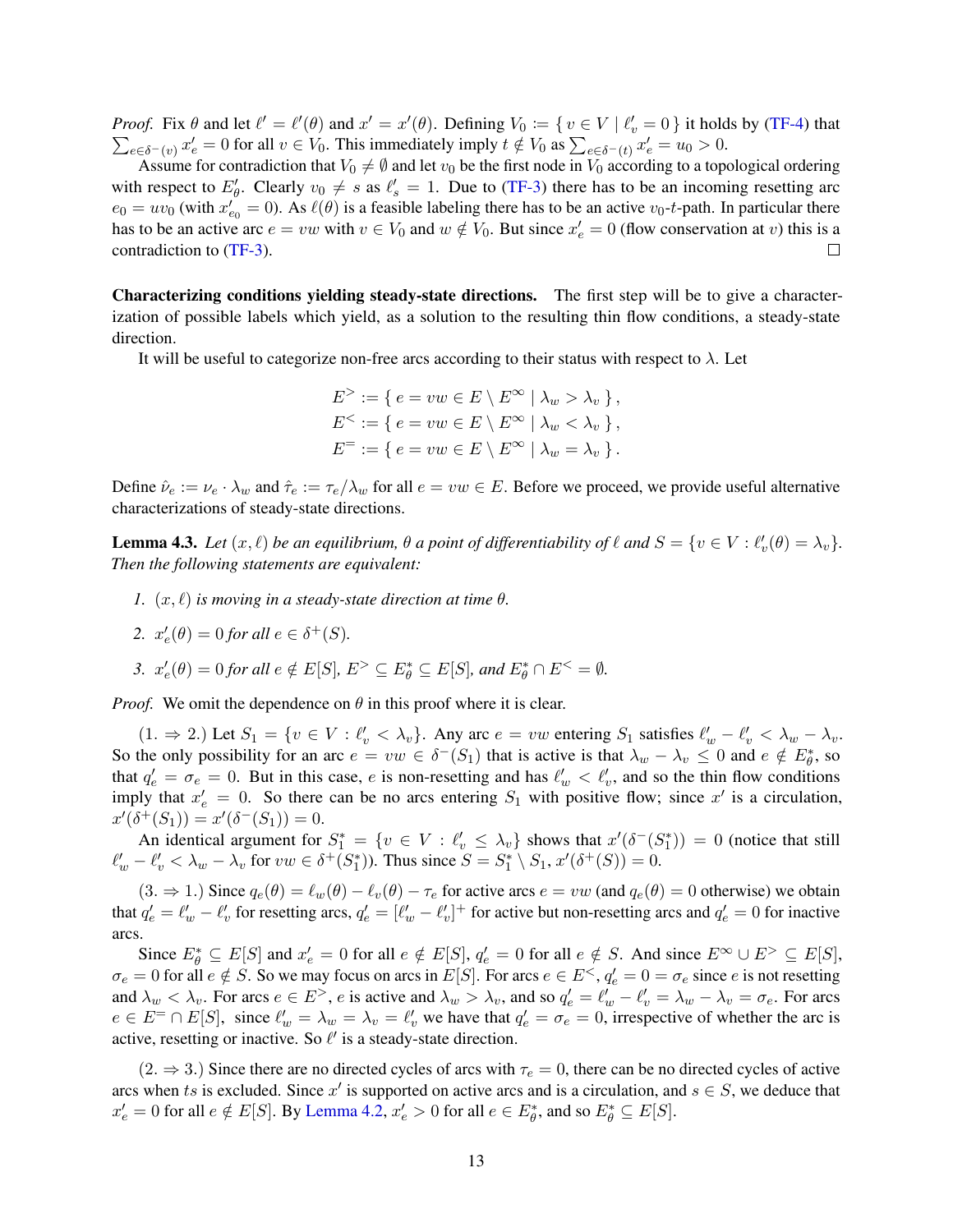Consider any  $z > 0$ , and let  $Q = \{v \in S : \lambda_v \leq z\}$ . Let y be any circulation so that  $(y, \lambda)$  satisfies the thin flow conditions for  $(E, E^{\infty})$ . For any  $e = vw \in E^{\infty}$ ,  $y_e = \lambda_w \nu_e = \ell'_w \nu_e = x'_e$ , using that  $E^{\infty} \subseteq E_{\theta}^{*} \subseteq E[S]$  as already noted. For an arc  $e = vw \in \delta^{-}(Q) \setminus E^{\infty}$ , we have  $e \in E^{<}$ , and so  $y_e = 0$ . So we can conclude that  $y(\delta^-(Q)) \leq x'(\delta^-(Q))$ . Next, consider an arc  $e = vw \in \delta^+(Q)$ . If  $e \in E^{\infty}$ , then  $x'_e = y_e$ , and otherwise,  $e \in E^>$ . Then  $y_e = \lambda_w \nu_e$ , but since in this case  $w \in S$ , we also have by the thin flow conditions tell us that  $x'_e \leq \ell'_w \nu_e = \lambda_w \nu_e$ . So  $x'(\delta^+(Q)) \leq y(\delta^+(Q))$ .

Since x' and y are both circulations, we can deduce that  $x'_e = y_e$  for  $e \in \delta^-(Q) \cup \delta^+(Q)$ . Thus arcs  $e \in \delta^-(Q) \setminus E^{\infty}$  do not have a queue (since  $x'_e = 0$ ); and arcs in  $\delta^+(Q)$  are active and growing a queue, which means (since  $\theta$  is a point of differentiability) that such arcs do have a queue. Since this holds for all choices of z, we deduce that all arcs in  $E^>$  are resetting, and all arcs in  $E^<$  are non-resetting.  $\Box$ 

A crucial role will be played by the following minimum cost flow LP:

<span id="page-13-1"></span>minimize 
$$
\sum_{e \in E} \hat{\tau}_e f_e
$$
  
s.t.  $f$  is a circulation on  $G$   
 $f_e \leq \hat{\nu}_e$  for all  $e \in E^= \cup E^<$   
 $f_e = \hat{\nu}_e$  for all  $e \in E^\infty \cup E^>$   
 $f_e = 0$  for all  $e \in E^<$   
 $f \geq 0$ 

and its dual (which has been slightly massaged),

<span id="page-13-0"></span>maximize 
$$
-\sum_{e \in E} \hat{\nu}_e p_e
$$
  
s.t.  $d_w - d_v - p_e \leq \hat{\tau}_e$  for all  $e = vw \in E \setminus E^<$   
 $p_e \geq 0$  for all  $e \in E^= \cup E^<$  (D)

Note that if  $(y, \lambda)$  is any solution to the thin flow equations for configuration  $(E, E^{\infty})$ , then y is a feasible solution to the primal. For the dual, given any assignment of  $d$  there is an obvious optimal choice of p that yields a feasible dual solution, namely  $p_e = d_w - d_v - \hat{\tau}_e$  for  $e = vw \in E \setminus (E^- \cup E^<)$  and  $p_e = [d_w - d_v - \hat{\tau}_e]^+$  for  $e = vw \in E^- \cup E^<$ . As such, we may refer to a given  $d \in \mathbb{R}^V$  alone as a solution to the dual, if desired.

**Theorem 4.4.** *Suppose*  $(x, \ell)$  *is an equilibrium, and let*  $\theta$  *be a point of differentiability of* x and  $\ell$ . Let  $\tilde{d}_v := \ell_v(\theta)/\lambda_v$  for all  $v \in V$ . Then  $(x'(\theta), \tilde{d})$  is a primal-dual optimal pair if and only if  $\ell$  is moving in a *steady-state direction at time* θ*.*

*Proof.* First, note that  $\tilde{d}$  is well-defined, since [Lemma 4.2](#page-11-1) implies that  $\lambda_v > 0$  for all  $v \in V$ .

Let q be the queueing delays associated with  $\ell$ . We will omit the dependence on  $\theta$  (writing x' instead of  $x'(\theta)$  for instance) when this is unambiguous. Let  $S = \{v \in V : \ell'_v = \lambda_v\}.$ 

Consider the complementary slackness conditions (with  $p$  chosen to be the pointwise minimal solution). They are:

$$
f_e > 0 \Rightarrow d_w - d_v \ge \hat{\tau}_e \quad \text{for all } e \in E \setminus E^<,
$$
  

$$
d_w - d_v > \hat{\tau}_e \Rightarrow f_e = \hat{\nu}_e \quad \text{for all } e \in E^=.
$$

Feasible and optimal implies steady-state direction. We begin by showing that if  $x'$  is a primal feasible solution and  $(x', \tilde{d})$  satisfy the complementary slackness conditions, then  $\ell'$  is a steady-state direction.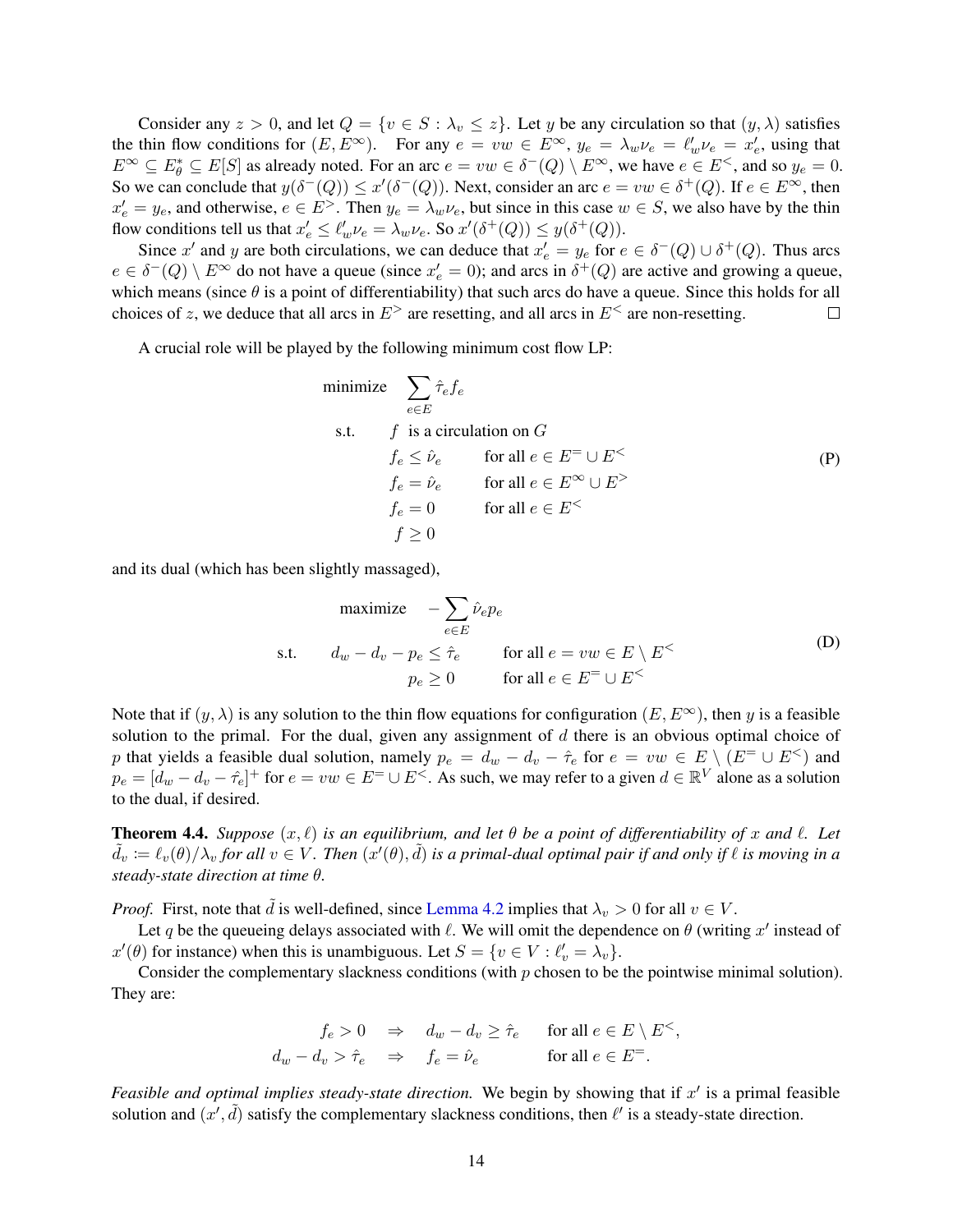We argue that  $x'_e = 0$  for any  $e = vw \in \delta^+(S)$ , and hence that  $\ell'$  is a steady-state direction by [Lemma 4.3.](#page-12-0) Consider any active arc  $e = vw \in \delta^+(S)$ . Since we are at a point of differentiability, either  $e \in E^*_\theta$  or  $\ell'_w = \ell'_v$  (or both).

- Suppose  $e \in E^*_{\theta}$ . Then  $x'_e = \ell'_w \nu_e \notin \{0, \hat{\nu}_e\}$ , implying that  $e \in E^=$  by primal feasibility. But then we have that  $\tilde{d}_w - \tilde{d}_v = \frac{1}{\lambda_u}$  $\frac{1}{\lambda_w}(\ell_w(\theta) - \ell_v(\theta)) = \frac{1}{\lambda_w}(q_e(\theta) + \tau_e) > \hat{\tau}_e$ , which means that we cannot satisfy the second complementary slackness condition. So no such arcs can exist.
- Suppose  $\ell'_w = \ell'_v$ . If  $\lambda_w < \lambda_v$ , then  $x'_e = 0$  by primal feasibility. If  $\lambda_w > \lambda_v$ , then primal feasibility implies  $x'_e = \lambda_w \nu_e$ , so we must have  $\lambda_w \leq \ell'_w$  by the thin flow conditions. Since  $w \notin S$ ,  $\ell'_w \neq \lambda_w$ , so in fact we have  $\lambda_w < \ell'_w$ . But then  $\lambda_w < \ell'_w = \ell'_v = \lambda_v$ , a contradiction.

*Steady-state direction implies feasible and optimal.* Conversely, suppose  $\ell'(\theta)$  is a steady-state direction. We need to show that  $x'(\theta)$  is feasible for the primal, and that the complementary slackness conditions hold.

We make use of the third characterization of [Lemma 4.3.](#page-12-0) This tells us that  $x'_e = 0$  for all  $e \notin E[S]$ , and  $E^> \cup E^{\infty} \subseteq E^*_{\theta} \subseteq E[S]$ . So feasibility and the complementary slackness condition are satisfied for all arcs outside of  $E[S]$ .

It remains to consider the situation within S. We begin with primal feasibility. Clearly  $0 \le x'_e \le \hat{\nu}_e$ for  $e \in E[S]$ , from the thin flow conditions and  $\ell'_v = \lambda_v$  for  $v \in S$ . For an arc  $e = vw \in E^>$ , since  $E^> \cup E^{\infty} \subseteq E^*_{\theta}$  by [Lemma 4.3](#page-12-0) we must have that  $x'_e = \hat{\nu}_e$ . And for an arc  $e = vw \in E^{\lt} \cap E[S],$  $E^< \cap E^*_{\theta} = \emptyset$  and  $\ell'_w < \ell'_v$ , implying that  $x'_e = 0$ .

Now we come to complementary slackness. Arcs  $e = vw$  with  $x'_e > 0$  satisfy  $\ell'_w \ge \ell'_v$  (hence  $\lambda_w \ge \lambda_v$ ) as well as  $\ell_w(\theta) \geq \ell_v(\theta) + \tau_e$ . Thus

$$
\ell_w(\theta)/\lambda_w - \ell_v(\theta)/\lambda_v \ge (\ell_v(\theta) + \tau_e)/\lambda_w - \ell_v(\theta)/\lambda_v \ge \hat{\tau}_e,
$$

satisfying the first complementary slackness condition. And if  $e = vw \in E^-$  with  $\tilde{d}_w - \tilde{d}_v > \hat{\tau}_e$ , or equivalently  $\ell_w(\theta) - \ell_v(\theta) > \tau_e$ , the thin flow conditions imply that  $x'_e = \nu_e \ell'_w(\theta) = \hat{\nu}_e$ .

A potential function. For  $e \in E \setminus E^{\infty}$ , define  $s_e(\theta) := [\tau_e + \ell_v(\theta) - \ell_w(\theta)]^+$ , and define  $s_e(\theta) := 0$  if  $e \in E^{\infty}$ . Then  $s_e(\theta) = 0$  if  $e \in E'_{\theta}$ , and is otherwise the amount of "slack" by which arc e is inactive.

Let

$$
\Phi(\theta) := -\sum_{e=vw \in E^{\infty} \cup E^>} \hat{\nu}_e \left( \frac{\ell_w(\theta)}{\lambda_w} - \frac{\ell_v(\theta)}{\lambda_v} - \hat{\tau}_e \right) - \sum_{e=vw \in E^*_{\theta} \setminus (E^{\infty} \cup E^>)} \nu_e q_e(\theta) - \sum_{e=vw \in E^> \setminus E'_{\theta}} \nu_e s_e(\theta). \tag{4}
$$

Note that if  $E^{\infty} = \{ts\}$  and  $\lambda \equiv 1$ , then  $\Phi(\theta) = -\sum_{e \in E \setminus \{ts\}} \nu_e q_e(\theta) + u_0[\ell_t(\theta) - \ell_s(\theta)]$ , exactly matching the potential used in [\[CCO21\]](#page-24-0). However, the generalization here is quite far from being the most obvious one; and unlike in [\[CCO21\]](#page-24-0), it is not clear how to obtain it immediately from the dual objective, even when one has in mind that this is what should motivate the potential. It has been very carefully constructed in order that it is both bounded and monotone, as we will demonstrate.

Boundedness is the easier claim. The optimal objective value of [\(D\)](#page-13-0), which we denote by OPT, is an explicit bound.

<span id="page-14-0"></span>Lemma 4.5.  $\Phi(\theta)$  < OPT.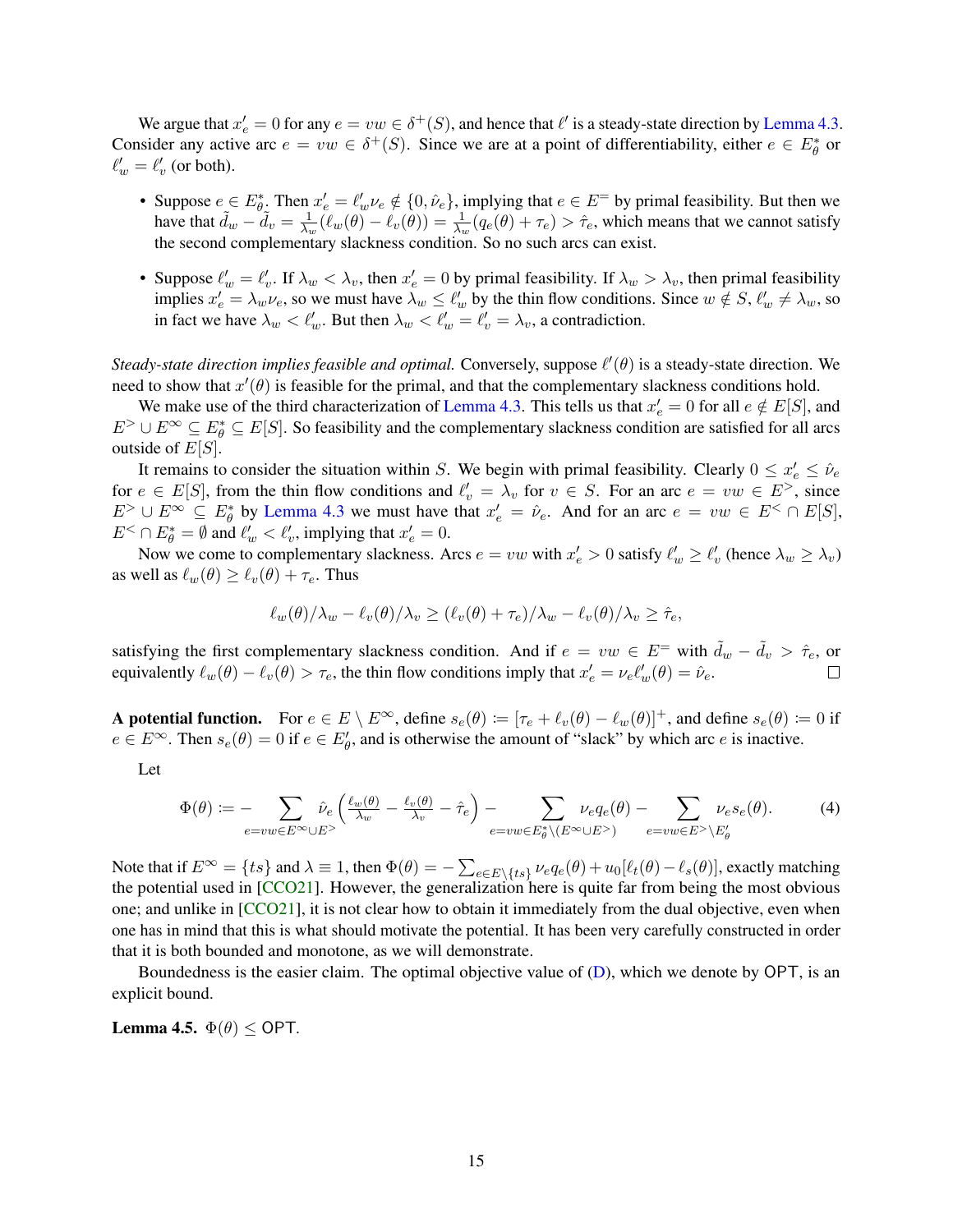*Proof.* Simply consider the following dual assignment:

$$
d_v = \frac{\ell_v(\theta)}{\lambda_v}
$$
  
\n
$$
p_e = \frac{\ell_w(\theta)}{\lambda_w} - \frac{\ell_v(\theta)}{\lambda_v} - \hat{\tau}_e
$$
  
\n
$$
p_e = \frac{\ell_w(\theta)}{\lambda_w} - \frac{\ell_v(\theta)}{\lambda_v} - \hat{\tau}_e + \frac{s_e(\theta)}{\lambda_w}
$$
  
\n
$$
p_e = \frac{q_e(\theta)}{\lambda_w}
$$
  
\n
$$
p_e = 0
$$
  
\n
$$
p_e = 0
$$
  
\n
$$
p_e = 0
$$
  
\n
$$
p_e = 0
$$
  
\n
$$
p_e = 0
$$
  
\n
$$
p_e = 0
$$
  
\n
$$
p_e = 0
$$
  
\n
$$
p_e = 0
$$
  
\n
$$
p_e = 0
$$
  
\n
$$
p_e = 0
$$
  
\n
$$
p_e = 0
$$
  
\n
$$
p_e = 0
$$
  
\n
$$
p_e = 0
$$
  
\n
$$
p_e = 0
$$
  
\n
$$
p_e = 0
$$
  
\n
$$
p_e = 0
$$
  
\n
$$
p_e = 0
$$
  
\n
$$
p_e = 0
$$
  
\n
$$
p_e = 0
$$
  
\n
$$
p_e = 0
$$
  
\n
$$
p_e = 0
$$
  
\n
$$
p_e = 0
$$
  
\n
$$
p_e = 0
$$
  
\n
$$
p_e = 0
$$
  
\n
$$
p_e = 0
$$
  
\n
$$
p_e = 0
$$
  
\n
$$
p_e = 0
$$
  
\n
$$
p_e = 0
$$
  
\n
$$
p_e = 0
$$
  
\n
$$
p_e = 0
$$
  
\n
$$
p_e = 0
$$
  
\n
$$
p_e = 0
$$
  
\n
$$
p_e = 0
$$
  
\n
$$
p_e = 0
$$
  
\n
$$
p_e = 0
$$
  
\n
$$
p_e = 0
$$

It is straightforward to check that this is feasible, and that the resulting dual objective is equal to  $\Phi(\theta)$ . (Note that the coefficient of  $s_e$  and  $q_e$  are  $\nu_e$ , not  $\hat{\nu}_e$ .) For example, if  $e = vw \in E^> \setminus E'_\theta$ , then  $p_e =$  $\ell_v(\theta)\left(\frac{1}{\lambda_v}\right)$  $\frac{1}{\lambda_w} - \frac{1}{\lambda_v}$  $\frac{1}{\lambda_v}$ , and so

$$
d_w - d_v - p_e = \frac{1}{\lambda_w} (\ell_w(\theta) - \ell_v(\theta)) \leq \hat{\tau}_e,
$$
  
 
$$
\Box
$$

since  $\ell_w(\theta) < \ell_v(\theta) + \tau_e$ .

Now we come to monotonicity. Notice that  $\Phi'$  takes on one of only finitely many values, since it depends only on the configuration  $(E'_{\theta}, E^*_{\theta})$ . The following lemma, combined with [Lemma 4.5,](#page-14-0) thus implies that after some finite time  $T$  the equilibrium is moving in a steady-state direction from time  $T$  onwards.

<span id="page-15-1"></span>**Lemma 4.6.** At every point of differentiability  $\theta$  of  $\Phi$ ,  $\Phi'(\theta) \ge 0$ , and  $\Phi'(\theta) > 0$  if  $\Phi(\theta) <$  OPT.

*Proof.* Again we omit the parameter  $\theta$  and just write  $\Phi'$ ,  $\ell'_v$ ,  $q'_e$  and  $s'_e$ . We first give a lower bound on  $\Phi'$ . Claim 4.7.

$$
\Phi'\ge -\sum_{e=vw\in E_{\theta}^*\cup (E^>\cap E_{\theta}')}\hat{\nu}_e\left(\frac{\ell'_w}{\lambda_w}-\frac{\ell'_v}{\lambda_v}\right).
$$

*Proof.* Differentiating Φ, we have

$$
\Phi' = - \sum_{e=vw \in E^\infty \cup E^>} \hat{\nu}_e \left( \tfrac{\ell'_w}{\lambda_w} - \tfrac{\ell'_v}{\lambda_v} \right) - \sum_{e=vw \in E_\theta^* \backslash (E^\infty \cup E^>)} \nu_e q'_e - \sum_{e=vw \in E^> \backslash E_\theta'} \nu_e s'_e.
$$

We now compare terms. For arcs in  $E^=$ ,  $E^{\infty}$ ,  $E^> \cap E^{\prime}_{\theta}$  and  $E^{\lt} \setminus E^*_{\theta}$ , the contribution is identical. For  $e = vw \in E^> \setminus E'_{\theta}$ , we have

$$
-\hat{\nu}_e \left( \frac{\ell'_w}{\lambda_w} - \frac{\ell'_v}{\lambda_v} \right) - \nu_e s'_e = \hat{\nu}_e \ell'_v \left( \frac{1}{\lambda_v} - \frac{1}{\lambda_w} \right) \ge 0.
$$

And for arcs  $e = vw \in E^{\lt} \cap E^*_\theta$ , we have

$$
-\nu_e q'_e = -\hat{\nu}_e \left(\frac{\ell'_w}{\lambda_w} - \frac{\ell'_v}{\lambda_w}\right) \geq -\hat{\nu}_e \left(\frac{\ell'_w}{\lambda_w} - \frac{\ell'_v}{\lambda_v}\right).
$$

Let  $\tilde{E} := E^*_{\theta} \cup (E^> \cap E'_{\theta})$ . For any  $z \ge 0$ , let

$$
S_z := \left\{ v \in V \mid \frac{\ell'_v}{\lambda_v} < z \right\}.
$$

So

<span id="page-15-0"></span>
$$
\Phi' \geq -\sum_{e=vw\in \tilde{E}} \hat{\nu}_e \cdot \left(\frac{\ell'_w}{\lambda_w} - \frac{\ell'_v}{\lambda_v}\right) = -\int_0^\infty \hat{\nu}(\delta^+(S_z) \cap \tilde{E}) - \hat{\nu}(\delta^-(S_z) \cap \tilde{E}) \,dz. \tag{6}
$$

 $\blacksquare$ 

The equality holds since an arc  $e = (v, w) \in \tilde{E}$  is in  $\delta^+(S_z)$  exactly as long as z fulfills  $\frac{\ell'_w}{\lambda_w} \ge z > \frac{\ell'_v}{\lambda_v}$ .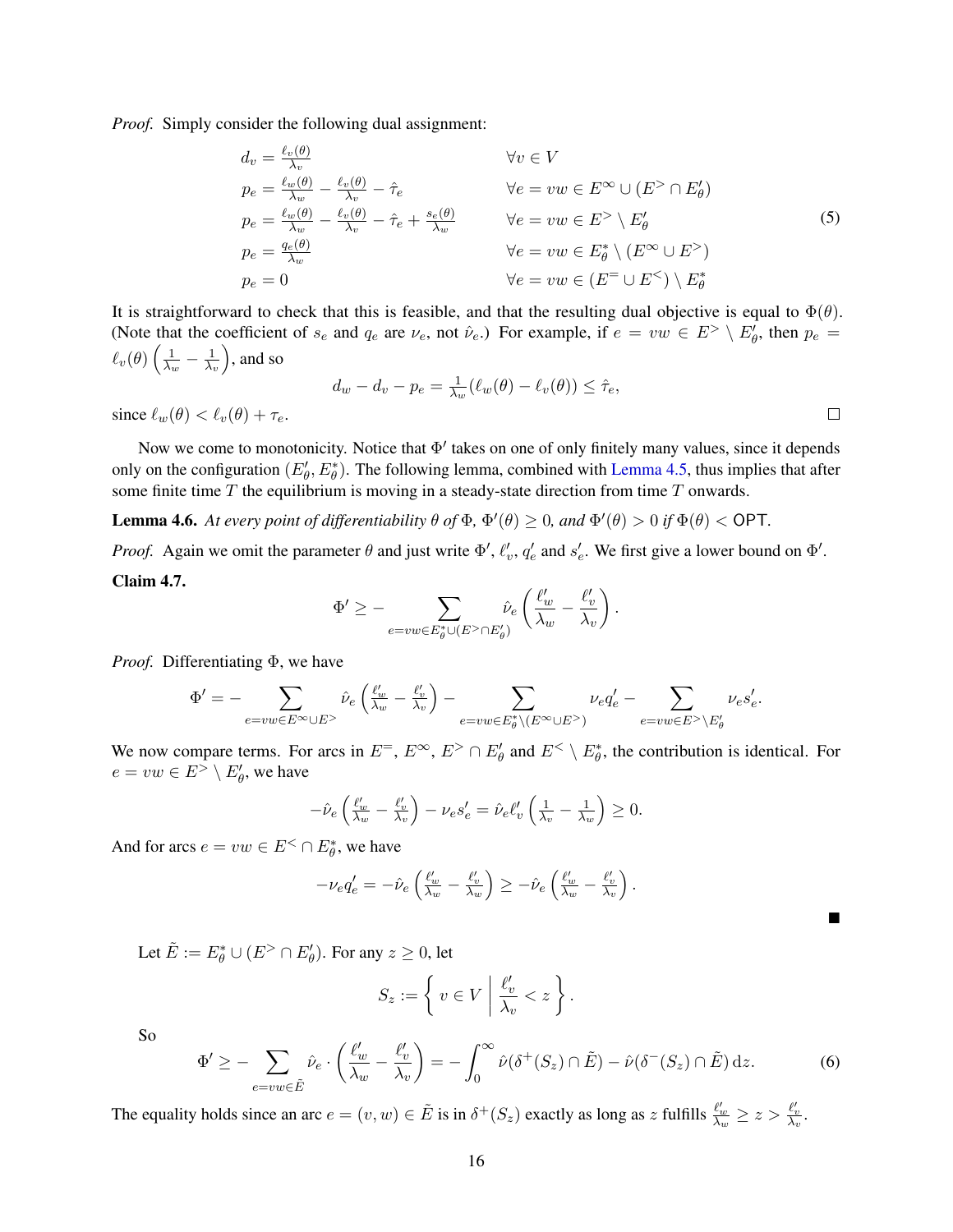**Claim 4.8.** *If*  $e = vw \in E$  *with*  $x'_e > 0$  *and*  $\frac{\ell'_w}{\lambda_w} < \frac{\ell'_v}{\lambda_v}$ *, then*  $e \in \tilde{E}$ *.* 

*Proof.* Consider such an arc. Since  $x'_e > 0$ , either  $e \in E^*$  or  $e \in E'$  with  $\ell'_w \geq \ell'_v$ . In the former case,  $e \in \tilde{E}$ . In the latter case, we must have  $\lambda_w > \lambda_v$  (since  $\ell'_w/\lambda_w < \ell'_v/\lambda_v$ ), and since e is flow carrying we have  $e \in (E^> \cap E')$  implying  $e \in \tilde{E}$ .

Since  $x'$  is a circulation and all flow entering  $S_z$  is always counted, it follows that the incoming flow is not smaller than the outgoing flow, i.e.,  $x'(\delta^-(S_z) \cap \tilde{E}) \geq x'(\delta^+(S_z) \cap \tilde{E})$ .

**Claim 4.9.** *For all*  $e = vw \in \delta^+(S_z) \cap \tilde{E}$ *, we have*  $x'_e = \ell'_w \cdot \nu_e$ *.* 

*Proof.* If  $e \in E^*$  then the claim trivially follows. Otherwise,  $e \in E^> \cap \delta^+(S_z)$ , i.e.,  $\lambda_w > \lambda_v$  and  $\frac{\ell'_w}{\lambda_w} > \frac{\ell'_v}{\lambda_v}$ , which implies that  $\ell'_w > \ell'_v$ . Since  $e \in E'_\theta$ , the claim follows from the thin flow conditions.

For all active arcs, we certainly have  $x'_e \leq \ell'_w \nu_e$ . This together with the claims yields

$$
z \cdot \hat{\nu}(\delta^{-}(S_z) \cap \tilde{E}) \ge \sum_{e=vw \in \delta^{-}(S_z) \cap \tilde{E}} \frac{\ell'_w}{\lambda_w} \cdot \hat{\nu}_e
$$
  
\n
$$
= \sum_{e=vw \in \delta^{-}(S_z) \cap \tilde{E}} \ell'_w \cdot \nu_e
$$
  
\n
$$
\ge x'(\delta^{-}(S_z) \cap \tilde{E})
$$
  
\n
$$
\ge x'(\delta^{+}(S_z) \cap \tilde{E})
$$
  
\n
$$
= \sum_{e=vw \in \delta^{+}(S_z) \cap \tilde{E}} \ell'_w \cdot \nu_e
$$
  
\n
$$
= \sum_{e=vw \in \delta^{+}(S_z) \cap \tilde{E}} \frac{\ell'_w}{\lambda_w} \cdot \hat{\nu}_e
$$
  
\n
$$
\ge z \cdot \hat{\nu}(\delta^{+}(S_z) \cap \tilde{E}).
$$

This together with [\(6\)](#page-15-0) shows that  $\Phi' \geq 0$ .

Finally, suppose that  $\Phi(\theta) < \text{OPT}$ ; we must show that  $\Phi'(\theta) > 0$ . Let  $S = \{v \in V : \ell'_v = \lambda_v\}$  as usual. Since the equilibrium is not moving in a steady-state direction at time  $\theta$ , we know that that the circulation  $x'$ is nonzero across S, by [Lemma 4.3.](#page-12-0) This means that for some nontrivial interval I (either  $I = (1 - \varepsilon, 1)$ ) or  $I = (1, 1 + \varepsilon)$ , for some  $\varepsilon > 0$ ), x' crosses  $S_z$  for all  $z \in I$ . For any  $z \in I$ , choose  $e = vw \in \delta^-(S_z)$ with  $x'_e > 0$ . Either  $e \in E^>$  or  $\ell'_w > \ell'_v$ ; either way,  $e \in \tilde{E}$ . This means that the first inequality in the above displayed chain is strict, for all  $z \in I$ , and hence  $\Phi'$  is strictly positive.  $\Box$ 

**The final phases.** We have shown that after finite time,  $\ell'(\theta)$  is always a steady-state direction. It remains to show that  $\ell'(\theta) = \lambda$  after finite time. For some intuition, the essential reason that  $\ell'(\theta)$  can be a steady-state direction differing from  $\lambda$  is the following situation. Take v to be a node where  $\ell'_v(\theta) \neq \lambda_v$ , chosen with  $\ell'_v(\theta)$ minimal amongst all choices; so for any incoming arc  $uv$ ,  $\lambda_u = \ell'_u(\theta)$ . It turns out that  $\lambda_v < \ell'_v(\theta)$ —the earliest arrival time to v is increasing more quickly than it "should" according to  $\lambda_v$ . Further, there will be an arc wv, currently inactive, with  $\ell'_w(\theta) = \lambda_w = \lambda_v < \ell'_v(\theta)$ . The slack of this arc is decreasing for as long as  $\ell'_v(\theta)$  remains above  $\lambda_v$ , so this situation cannot remain for too long; but once the arc becomes active,  $\ell'_v(\theta) = \lambda_w = \lambda_v$ . We will now make this picture precise.

Let  $(\gamma_v(\theta))_{v\in V}$  be the shortest path labels from s in the network  $(V, E \setminus E^{\lt} )$  with costs given by the slacks  $s_e(\theta) = [\tau_e + \ell_v(\theta) - \ell_w(\theta)]^+$  for  $e = vw \in E \setminus E^<$ . If  $E^< = \emptyset$ , clearly  $\gamma_v(\theta) = 0$  for all v, as there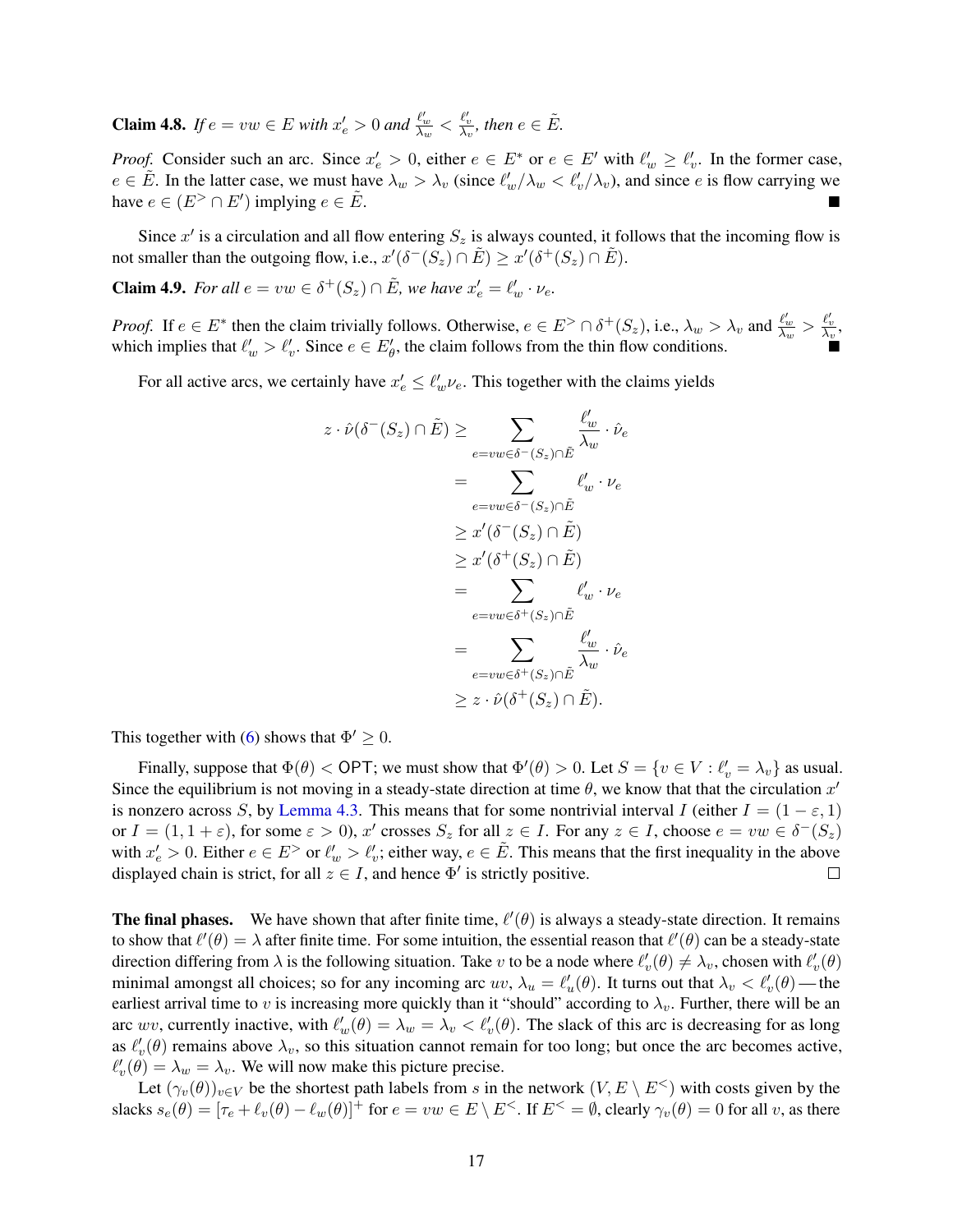is always an active s-v path, i.e., a path without slack. Let  $\Delta := \max \{ |\lambda_v - \lambda_w|^{-1} : \lambda_v \neq \lambda_w \}$  (or  $\Delta := 0$ if the maximum is over an empty set).

<span id="page-17-1"></span>**Lemma 4.10.** *Suppose that*  $\Phi(T_1) = \text{OPT}$ *. Then for all*  $\theta \geq T_2$ *, where*  $T_2 := T_1 + \Delta \cdot \max_{v \in V} \gamma_v(T_1)$ *, we have*  $\ell'_v(\theta) = \lambda_v$  *for all nodes*  $v \in V$ *.* 

*Proof.* Let  $\theta \geq T_1$  be a point of differentiability and let  $S := \{ v \in V : \ell_v'(\theta) = \lambda_v \}$ . We need three subsidiary claims.

<span id="page-17-0"></span>**Claim 4.11.** *For any*  $v \in V$ ,  $\ell'_v(\theta) \geq \lambda_v$ .

*Proof.* Suppose the claim does not hold; let v be a node where  $\ell'_v(\theta) < \lambda_v$ , but  $\ell'_u(\theta) \ge \lambda_u$  for all  $uv \in \delta^-(v) \cap E'_\theta$ . Such a node must exist, since  $(V, E'_\theta)$  is acyclic.

Clearly  $v \notin S$ . Thus by [Lemma 4.3,](#page-12-0) all arcs entering v are non-resetting, and carry no flow in the thin flow at time  $\theta$ . Thus by the thin flow conditions [\(TF-3\)](#page-5-3),

$$
\ell_v'(\theta) = \min_{uv \in E_{\theta}'} \ell_u'(\theta) \ge \min_{uv \in E_{\theta}'} \lambda_u.
$$

But arcs in  $\delta^-(v)$  are not in  $E^{\infty}$  nor  $E^>$  (again by [Lemma 4.3\)](#page-12-0), and so  $\min_{uv \in E'_\theta} \lambda_u \ge \lambda_v$ , a contradiction.  $\blacksquare$ 

**Claim 4.12.** *We have the alternative characterization*  $S = \{v \in V : \gamma_v(\theta) = 0\}$ *.* 

*Proof.* Suppose  $\gamma_v(\theta) = 0$ . Then there is a (possibly empty) path P' in  $(V, E \setminus E^{\lt} )$  of arcs with no slack that is, active arcs — from s to v. Let u be the last node in  $P'$  contained in S, and let P be the subpath of P' from u to v. Since all arcs of P lie in  $E \setminus (E^{\lt} \cup E[S])$ , by [Lemma 4.3](#page-12-0) all arcs of P lie in  $E^{\pm}$ . Thus  $\ell'_v(\theta) = \ell'_u(\theta) = \lambda_u = \lambda_v$ , with the first equality coming from the arcs in P being non-resetting and active, the second from  $u \in S$ , and the third from  $P \subseteq E^=$ .

Conversely, suppose  $\ell'_v(\theta) = \lambda_v$ . All arcs in  $E^{\lt} \cap E[S]$  must be inactive; they cannot be resetting due to [Lemma 4.3,](#page-12-0) and they cannot be active but non-resetting since  $\theta$  is a point of differentiability. We claim that for every vertex  $v \in S$  there is an incoming active arc in  $E[S]$ . Assume this is not the case; then there exists an active arc  $e = uv \in E \setminus E[S] \subseteq E^= \cup E^<$ . Since  $x'_e = 0$  by [Lemma 4.3,](#page-12-0) this together with [Claim 4.11](#page-17-0) yields

$$
\lambda_u \ge \lambda_v = \ell'_v(\theta) = \ell'_u(\theta) > \lambda_u,
$$

a contradiction. Hence, there exists an active path in  $E[S]$  from s to v. All arcs on this path have zero slack and lie in  $E \setminus E^<$ , showing that  $\gamma_v(\theta) = 0$ .

**Claim 4.13.** For any 
$$
v \in V \setminus S
$$
,  $\gamma'_v(\theta) \le -1/\Delta < 0$  (or if  $\Delta = 0$ , then  $S = V$ ).

*Proof.* Consider any v with  $\gamma_v(\theta) > 0$ ; note that  $v \notin S$  by the previous claim. Let  $P_1$  be a u-v path in  $E^= \setminus E[S]$  with  $u \in S$  and minimal slack, one for which this property remains true for some small interval of time. That is,  $\sum_{e \in P_1} s_e(\xi) = \gamma_v(\xi)$  for all  $\xi \in [\theta, \theta + \varepsilon)$  for some small  $\varepsilon > 0$ . Such a path must exist, given that  $\theta$  is a point of differentiability; we can choose  $\varepsilon$  so that all slacks are linear in this interval. Let  $P_2$  be a w-v path in  $E'_\theta \setminus E[S]$  with  $w \in S$ . We have that  $\lambda_v = \lambda_u = \ell'_u$  and  $\lambda_v < \lambda_w = \ell'_w = \ell'_v$ . The inequality follows since  $P_2$  must use at least one arc from  $E^<$ , or otherwise  $P_2$  would be a no slack path in  $E \setminus E^{\lt}$ . (This observation further implies that if  $\Delta = 0$ , meaning  $E^{\lt} = \emptyset$ , then  $S = V$  and we are done.)

As there are no queues on the arcs on  $P_1$  we have

$$
\gamma'_v(\theta) = \sum_{e \in P_1} s'_e(\theta) = \sum_{v'w' \in P_1} \ell'_{v'}(\theta) - \ell'_{w'}(\theta) = \ell'_{u} - \ell'_{v} = \lambda_v - \lambda_w \le -1/\Delta.
$$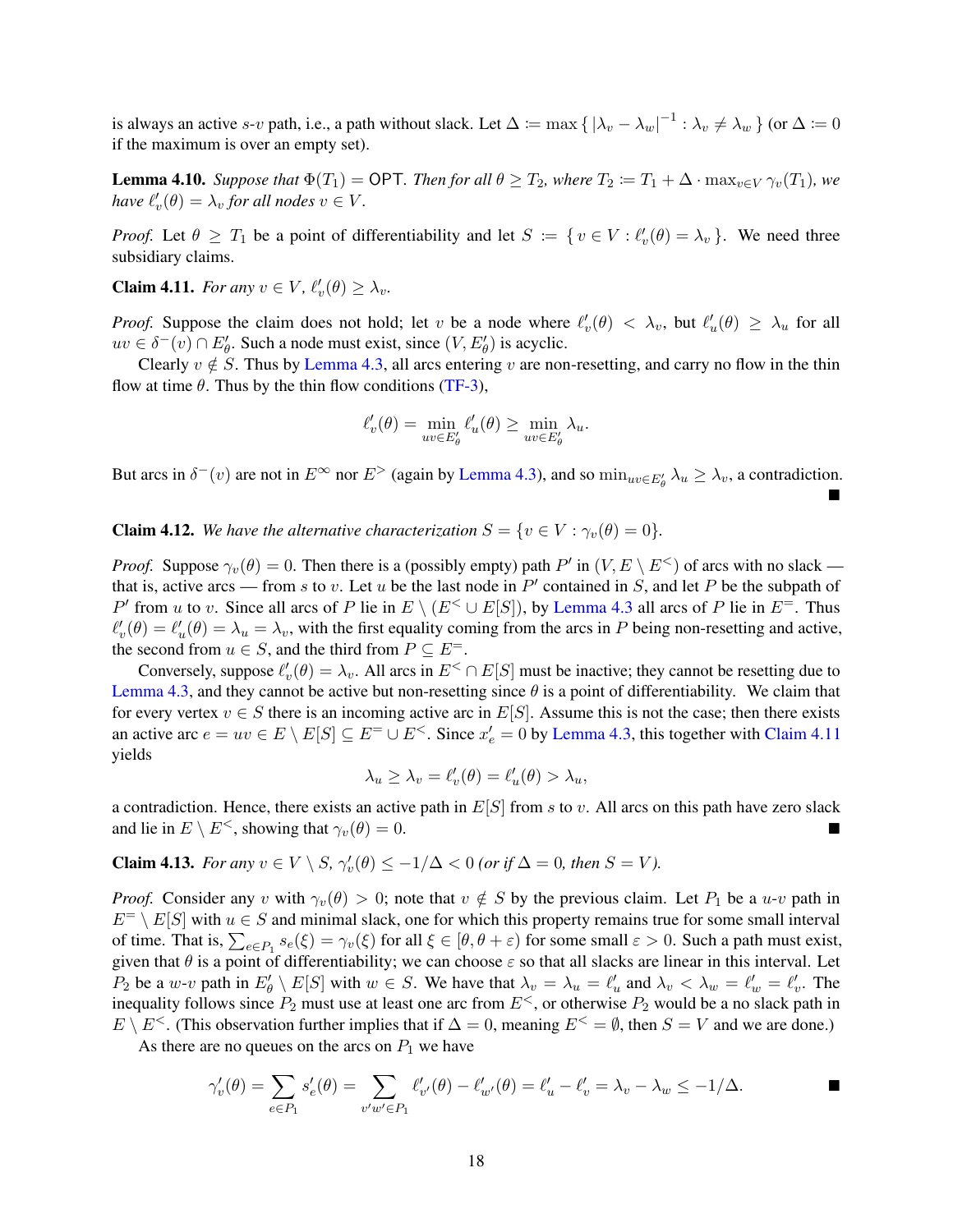So after  $\Delta \cdot \max_{v \in V} \gamma_v(T_1)$  time has passed beyond time  $T_1$ , the slack  $\gamma_v(\theta)$  has decreased to 0 for every  $v \in V$ , and hence all nodes are in S. Finally, since  $\ell'_v(\theta) = \lambda_v$  for almost all  $\theta \ge T_2$ , it follows that  $\ell_v$  is differentiable for every  $\theta \geq T_2$ .  $\Box$ 

Altogether, we can now prove [Theorem 3.3,](#page-8-0) and in fact the following more explicit (but somewhat ungainly) statement. First, we define  $\eta > 0$  to be a lower bound on  $\Phi'(\theta)$  whenever  $\Phi(\theta) \neq \text{OPT}$ , which exists by [Lemma 4.6](#page-15-1) and the fact that  $\Phi'(\theta)$  takes only finitely many values.

<span id="page-18-1"></span>**Theorem 4.14.** *Let*  $G = (V, E)$  *be a given network, with*  $E^{\infty} \subseteq E$  *such that*  $(E, E^{\infty})$  *is a valid configuration.* Let  $\ell^{\circ}$  be any feasible labeling for G and  $E^{\infty}$ , and let  $\lambda$  be the solution to the thin flow equations for  $configuration (E, E^{\infty})$ . Then for any equilibrium trajectory  $\ell$  with  $\ell(0) = \ell^{\circ}$ , it holds that  $\ell'_v(\theta) = \lambda_v$  for all  $v \in V$  and  $\theta \geq T := T_1 + T_2$ , where  $T_1 := (\mathsf{OPT} - \Phi(0))/\eta$  and  $T_2 := \Delta \cdot |E| (T_1 \cdot \kappa + \max_{e \in E \setminus E^{\leq}} s_e(0)).$ 

*Proof.* By [Theorem 3.3](#page-8-0) together with [Lemma 4.6](#page-15-1) the equilibrium trajectory  $\ell(\theta)$  follows always a steady state direction from time  $T_1$  onwards. By [Lemma 4.10](#page-17-1) we have  $\ell'(\theta) = \lambda$  for all  $\theta \ge T_1 + \Delta \cdot \max_{v \in V} \gamma_v(T_1)$ . Finally, we have  $T_2 \ge \Delta \cdot \max_{v \in V} \gamma_v(T_1)$  because  $\ell'_v(\theta) \le \kappa$  and thus also  $s'_e(\theta) \le \kappa$ . Hence the shortest path labels  $\gamma_v(T_1)$  are bounded by the total slack at time  $T_1$ , and the slack of each arc e is bounded by  $s_e(0) + T_1 \cdot \kappa.$  $\Box$ 

# <span id="page-18-3"></span>5 Uniqueness and continuity

In this section, we prove the uniqueness and continuity of equilibrium trajectories. Our main tool will be the following lemma showing continuity for some small interval.

<span id="page-18-0"></span>**Lemma 5.1** (Local continuity). *Fix*  $\ell^{\circ} \in \Omega$ *, and let*  $\ell^*$  *be defined by*  $\ell^*(\theta) := \ell^{\circ} + \theta \cdot X(\ell^{\circ})$ *. Then there*  $e$ xists  $\varepsilon > 0$  such that the following holds. For any sequence  $\ell^{(1)}, \ell^{(2)}, \ldots$  of equilibrium trajectories where  $\ell^{(i)}(0) \to \ell^{\circ}$  *as*  $i \to \infty$ ,  $\ell^{(i)}(\theta) \to \ell^*(\theta)$  *as*  $i \to \infty$  *for all*  $\theta \in [0, \varepsilon]$ *.* 

This lemma will follow from our results on long-term behavior. We first require some preliminaries.

**The local network.** Fix any initial condition  $\ell^{\circ} \in \Omega$ . Then there exists a small  $\hat{\theta} > 0$  such that for any equilibrium trajectory  $\ell$  starting from  $\ell^{\circ}$ ,  $E_{\ell^{\circ}}^* \subseteq E_{\ell(\theta)}^*$  and  $E_{\ell(\theta)}' \subseteq E_{\ell^{\circ}}'$  for all  $\theta \in [0, \hat{\theta}]$ . In other words, arcs with positive queues at the beginning keep a queue during this time and no inactive arc becomes active. As we focus on this configuration we consider the network in which only active arcs are present and in which initially resetting arcs are free arcs. So set  $\hat{E} := E_0'$  and  $E^\infty := E_0^*$ , and define the *local network* to be  $\hat{G} = (V, \hat{E})$  with free arcs  $E^{\infty}$ . We will use the notation  $\hat{\Omega}$  to refer to the set of feasible labelings for the local network. For any  $\ell^{\circ} \in \hat{\Omega}$ , we use  $\hat{E}'_{\ell^{\circ}}$  and  $\hat{E}^*_{\ell^{\circ}}$  to refer to the active and resetting arcs for the local network.

Note that the vector field  $X$  of this local network has a very specific structure: All hyperplanes that separate the different thin flow regions contain the central point  $\ell^{\circ}$ . In other words, all regions are cones with center  $\ell^{\circ}$ . This provides us with a scaling invariance, captured in the following lemma.

<span id="page-18-2"></span>**Lemma 5.2.** *In the local network*  $\hat{G}$  *the following holds for any*  $\alpha > 0$ *.* 

- *1. If*  $p \in \mathbb{R}^V$  *with*  $\ell^\circ + p \in \hat{\Omega}$  *then*  $\ell^\circ + \alpha p \in \hat{\Omega}$ *.*
- 2. *For any equilibrium trajectory*  $\ell$ , the trajectory  $\ell^{(2)}$  defined by  $\ell^{(2)}(\theta) = \alpha \cdot \ell(\frac{\theta}{\alpha})$  $\frac{\theta}{\alpha}$ ) +  $(1 - \alpha)\ell^{\circ}$  *is also an equilibrium trajectory.*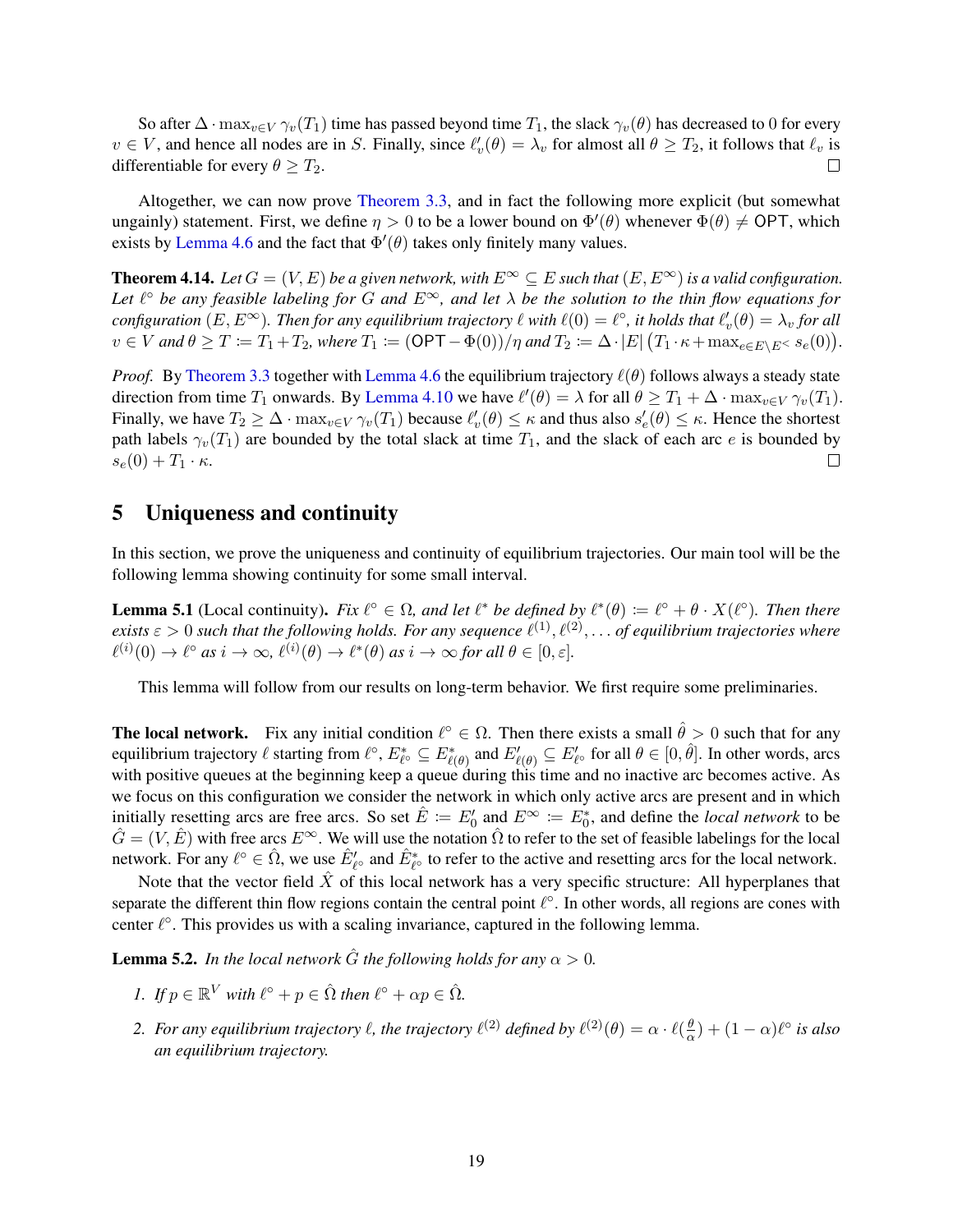*Proof.* For the first claim, we show that  $\hat{E}'_{\ell^{\circ}+p} = \hat{E}'_{\ell^{\circ}+\alpha p}$  and  $\hat{E}^*_{\ell^{\circ}+p} = \hat{E}^*_{\ell^{\circ}+\alpha p}$ . For  $e \in E^{\infty}$  this is clear as e is resetting for both initial values. For  $e = vw \in \hat{E} \setminus E^{\infty}$  we have  $\ell_w^{\circ} = \ell_v^{\circ} + \tau_e$ ; hence

$$
\begin{array}{lll} \ell ^{\circ }_{w} + p _{w} \geq \ell ^{\circ }_{v} + p _{v} + \tau _{e} & \Leftrightarrow & \ell ^{\circ }_{w} + \alpha p _{w} \geq \ell ^{\circ }_{v} + \alpha p _{v} + \tau _{e} \quad \text { and } \\ \ell ^{\circ }_{w} + p _{w} > \ell ^{\circ }_{v} + p _{v} + \tau _{e} & \Leftrightarrow & \ell ^{\circ }_{w} + \alpha p _{w} > \ell ^{\circ }_{v} + \alpha p _{v} + \tau _{e}. \end{array}
$$

To show the second claim, let  $p := \ell(0) - \ell^{\circ}$ , and note that  $\ell^{(2)}(0) = \ell^{\circ} + \alpha p$ . So  $\ell^{(2)}(0) \in \hat{\Omega}$  by the above. Furthermore, for almost every point in time the derivative coincides with the vector field:

$$
\frac{d}{d\theta}\ell^{(2)}(\theta) = \frac{d}{d\theta}\ell(\theta/\alpha) \stackrel{a.e.}{=} \hat{X}(\ell(\theta/\alpha)) = \hat{X}\left(1/\alpha\ell^{(2)}(\theta) + (1 - 1/\alpha)\ell^{\circ}\right) = X(\ell^{(2)}(\theta)).
$$

Note for the last equation that  $\frac{1}{\alpha} \ell^{(2)}(\theta) + (1 - \frac{1}{\alpha})$  $\frac{1}{\alpha}$ ) $\ell^{\circ}$  lies on a line between  $\ell^{(2)}(\theta)$  and  $\ell^{\circ}$ , and hence, the equality follows due to the conic structure of the vector field  $\hat{X}$ . So  $\ell^{(2)}$  is an equilibrium trajectory.  $\Box$ 

We are now ready to prove the local continuity lemma.

*Proof of Lemma 5.1*. Consider the local network  $\hat{G}$  and the closed unit ball  $B_1(\ell^{\circ})$  around  $\ell^{\circ}$ . Observe that the bound on the time to reach the final phase that [Theorem 4.14](#page-18-1) provides is clearly continuous in  $\ell^{\circ}$ . Thus, by compactness of the ball, there is a time T such that for all  $\hat{\ell}^{\circ} \in B_1(\ell^{\circ})$ , the equilibrium trajectory  $\hat{\ell}$  with  $\hat{\ell}(0) = \hat{\ell}^{\circ}$  satisfies  $\hat{\ell}'(\theta) = \lambda$  for all  $\theta \geq T$ .

For a given  $\delta > 0$  we obtain with [Lemma 5.2](#page-18-2) that every equilibrium trajectory  $\tilde{\ell}$  in  $\hat{G}$  starting at  $\tilde{\ell}(0) \in B_{\delta}(\ell^{\circ}) \cap \hat{\Omega}$  has reached steady state at time  $T \cdot \delta$  (since  $\ell^{(2)}(\theta) := 1/\delta \cdot \tilde{\ell}(\delta \theta) + (1 - 1/\delta)\ell^{\circ}$  is an equilibrium trajectory starting from  $\ell^{(2)}(0) \in B_1(\ell^{\circ}) \cap \hat{\Omega}$  and hence has reached steady state at time T). By choosing  $\delta := \varepsilon/(T \cdot \kappa)$  (recall  $\kappa$  is a Lipschitz constant for any equilibrium trajectory), we have that  $||\ell^*(\theta) - \tilde{\ell}(\theta)|| \leq \varepsilon$ , since the steady state is reached within time  $T \cdot \delta = \varepsilon/\kappa$ .  $\Box$ 

Uniqueness. We are now ready to show the uniqueness result stated in [Theorem 3.1.](#page-7-0)

*Proof of [Theorem 3.1.](#page-7-0)* Assume for contradiction that there are two distinct equilibrium trajectories  $\ell^{(1)}$  and  $\ell^{(2)}$  starting from  $\ell^{\circ}$ . Without loss of generality we assume that the trajectories diverge right from the start: otherwise, simply consider the moment in time when the two trajectories diverge, and treat this as the initial condition (shifting times appropriately).

Let  $\theta_1, \theta_2, \ldots$  be any sequence of strictly positive times converging to zero. For each i, we can consider  $\theta \mapsto \ell^{(1)}(\theta + \theta_i)$  as an equilibrium trajectory starting from  $\ell^{(1)}(\theta_i)$ , and  $\theta \mapsto \ell^{(2)}(\theta + \theta_i)$  as an equilibrium trajectory starting from  $\ell^{(2)}(\theta_i)$ . By [Lemma 5.1,](#page-18-0) there exists an  $\varepsilon > 0$  so that  $\theta \mapsto \ell^{(1)}(\theta + \theta_i)$  converges to  $\theta \mapsto \ell^{\circ} + (\theta + \theta_i)X(\ell^{\circ})$  on the interval  $[0, \varepsilon]$ . Taking a limit as  $i \to \infty$ , we find that  $\ell^{(1)}$  must be identical to  $\theta \mapsto \ell^{\circ} + \theta X(\ell^{\circ})$  on the interval  $[0, \varepsilon]$ . But the identical argument applies to  $\ell^{(2)}$ , contradicting our assumption that the trajectories  $\ell^{(1)}$  and  $\ell^{(2)}$  diverge at time 0.  $\Box$ 

**Continuity.** As defined earlier, let  $\Psi: \Omega \to \mathcal{X}$  map any feasible initial condition  $\ell^{\circ}$  to the unique equilibrium trajectory  $\ell \in \mathcal{X}$  with  $\ell(0) = \ell^{\circ}$ . We wish to prove [Theorem 3.2,](#page-7-1) that  $\Psi$  is continuous.

First, we prove a weaker continuity statement. For every  $\theta \in \mathbb{R}_{\geq 0}$ , define  $\Psi_{\theta} \colon \Omega \to \mathbb{R}_{\geq 0}^V$  by  $\Psi_{\theta}(\ell^{\circ}) =$  $[\Psi(\ell^{\circ})](\theta)$ ; that is, we map an initial condition to the value of the resulting equilibrium trajectory at a fixed time  $\theta$ .

**Lemma 5.3.** *For any*  $\theta \in \mathbb{R}_{\geq 0}$ ,  $\Psi_{\theta}$  *is continuous.*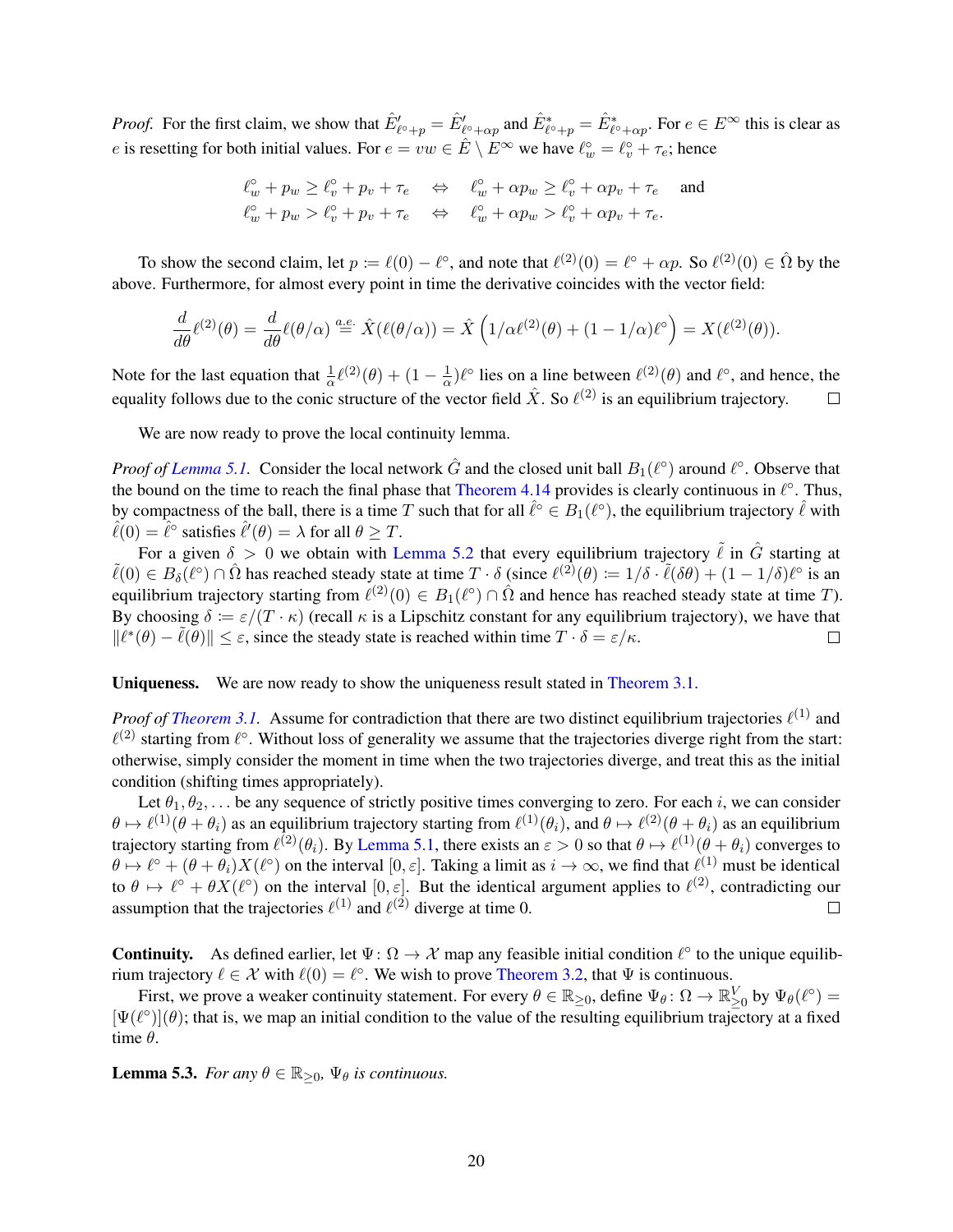*Proof.* Suppose that is not the case; then the following set is bounded:

$$
M \coloneqq \left\{ \left. \vartheta \in \mathbb{R}_{\geq 0} \; \right| \, \Psi_{\theta'} \text{ is continuous for all } \theta' \in [0, \vartheta] \, \right\}.
$$

Let  $\xi := \sup M$  (note that  $M \neq \emptyset$  as  $0 \in M$ ). As a first step we show that  $\xi \in M$ . Recall that all equilibrium trajectories are κ-Lipschitz. This proves that  $\Psi_{\xi}$  is continuous, because for every  $\varepsilon > 0$  we can find a  $\delta > 0$ such that for all  $\theta' \in [\xi - \frac{\varepsilon}{3}$  $\frac{\varepsilon}{3\kappa}, \xi$  and  $\hat{\ell}^{\circ} \in B_{\delta}(\ell^{\circ}) \cap \Omega$ , it holds that

$$
\|\Psi_\xi(\ell^\circ)-\Psi_\xi(\hat{\ell}^\circ)\|\leq \|\ell(\xi)-\ell(\theta')\|+\|\Psi_{\theta'}(\ell^\circ)-\Psi_{\theta'}(\hat{\ell}^\circ)\|+\|\hat{\ell}(\theta')-\hat{\ell}(\xi)\|\leq \tfrac{\varepsilon}{3}+\tfrac{\varepsilon}{3}+\tfrac{\varepsilon}{3}\leq \varepsilon.
$$

Here,  $\ell$  and  $\hat{\ell}$  are the equilibrium trajectories starting with  $\ell^{\circ}$  and  $\hat{\ell}^{\circ}$ , respectively.

We can consider, for every equilibrium trajectory  $\ell$ ,  $\ell(\xi)$  as the initial condition of the equilibrium trajectory  $\theta' \mapsto \ell(\theta' + \xi)$ . Applying [Lemma 5.1,](#page-18-0) we obtain that for a small duration  $[\xi, \xi + \varepsilon]$  the equilibrium trajectory  $\ell$  depends continuously on the value of  $\ell(\xi)$ . But since  $\Psi_{\xi}$  is continuous, meaning that  $\ell(\xi)$  depends continuously on  $\ell^{\circ}$ , this shows that  $\Psi_{\xi+\varepsilon}$  is also continuous, contradicting our choice of  $\xi$ .  $\Box$ 

Given an interval  $I \subseteq \mathbb{R}_{\geq 0}$ , let  $\Psi_I(\ell^{\circ})$  be the restriction of  $\Psi(\ell^{\circ})$  to the time interval I, for any  $\ell^{\circ} \in \Omega$ . It is a basic fact that a sequence of Lipschitz continuous functions that converge pointwise on a compact interval converge uniformly. Thus  $\Psi_I$  is continuous for any compact interval I. To extend to the non-compact interval  $\mathbb{R}_{>0}$ , we again make use of our steady state result, this time on the original network. Fix some positive  $\delta$  (say  $\delta = 1$ ). Considering [Theorem 4.14,](#page-18-1) and noting that  $\Phi(0)$  depends continuously on the initial conditions, we can deduce that there is a bound T such that every equilibrium trajectory with starting point in  $B_\delta(\ell^\circ) \cap \Omega$  has reached steady state by time T. Thus for any  $\ell^{\lozenge} \in B_{\delta}(\ell^{\circ}) \cap \Omega$  and  $\theta > T$ ,  $\Psi_{\theta}(\ell^{\lozenge}) = \Psi_T(\ell^{\lozenge}) + (\theta - T) \cdot \lambda$ , where  $\lambda$  is the steady-state direction for the network G, i.e.,  $\lambda$  is the solution to the thin flow equations for configuration  $(E, \emptyset)$ . Thus  $\sup_{\theta \geq 0} \|\Psi_{\theta}(\ell^{\Diamond}) - \Psi_{\theta}(\ell^{\Diamond})\| = \sup_{0 \leq \theta \leq T} \|\Psi_{\theta}(\ell^{\Diamond}) - \Psi_{\theta}(\ell^{\Diamond})\|$ , and continuity of Ψ follows.

# 6 Continuity more generally

Here we show a number of examples of continuity results that can be fairly easily deduced from the continuity of equilibrium trajectories.

**Continuity with respect to**  $\tau$ **.** We first show [Theorem 3.5,](#page-10-0) that equilibria trajectories are continuous with respect to the transit times of the instance. So fix all aspects of the instance apart from the transit time vector  $\tau$ . We will use  $\Omega^{\tau}$  to denote the set of feasible labelings for the instance corresponding to  $\tau$ , and similarly  $X^{\tau}$ for the vector field.

An important first observation is that for a fixed configuration  $(E', E^*)$ , the thin flow equations have no dependence on  $\tau$  whatsoever.

First, we prove local continuity, in the sense of [Lemma 5.1.](#page-18-0)

**Lemma 6.1.** Fix  $\tau^{\circ} \in \mathbb{R}_{\geq 0}^E$  with no directed cycles of zero cost, as well as  $\ell^{\circ} \in \Omega^{\tau^{\circ}}$ . Let  $\ell^*$  be defined by  $\ell^*(\theta) = \ell^{\circ} + \theta \cdot X^{\tau^{\circ}}(\ell^{\circ})$ . Then there exists  $\varepsilon > 0$  such that the following holds. Consider any sequence  $\tau^{(1)},\tau^{(2)},\ldots$  of valid transit time vectors converging to  $\tau^\circ$ , and any corresponding sequence of equilibrium *trajectories*  $\ell^{(1)}, \ell^{(2)}, \ldots$  with  $\ell^{(i)}$  being in the instance with transit time vector  $\tau^{(i)}$  and  $\ell^{(i)}(0) \to \ell^{\circ}$  as  $i \to \infty$ *. Then*  $\ell^{(i)}(\theta) \to \ell^*(\theta)$  as  $i \to \infty$  for all  $\theta \in [0, \varepsilon]$ .

*Proof.* As in the proof of [Lemma 5.1,](#page-18-0) we pick  $\varepsilon$  small enough so that we can restrict our attention to the local network at  $\ell^{\circ}$ . More precisely, suppose  $\varepsilon > 0$  is small enough that for all i sufficiently large, the active arcs of  $\ell^{(i)}(\theta)$  are in  $E'_{\ell}$  for all  $\theta \in [0, \varepsilon]$ , and all arcs of  $E^*_{\ell}$  are resetting arcs of  $\ell^{(i)}(\theta)$ . As before let  $(\lambda, y)$  be a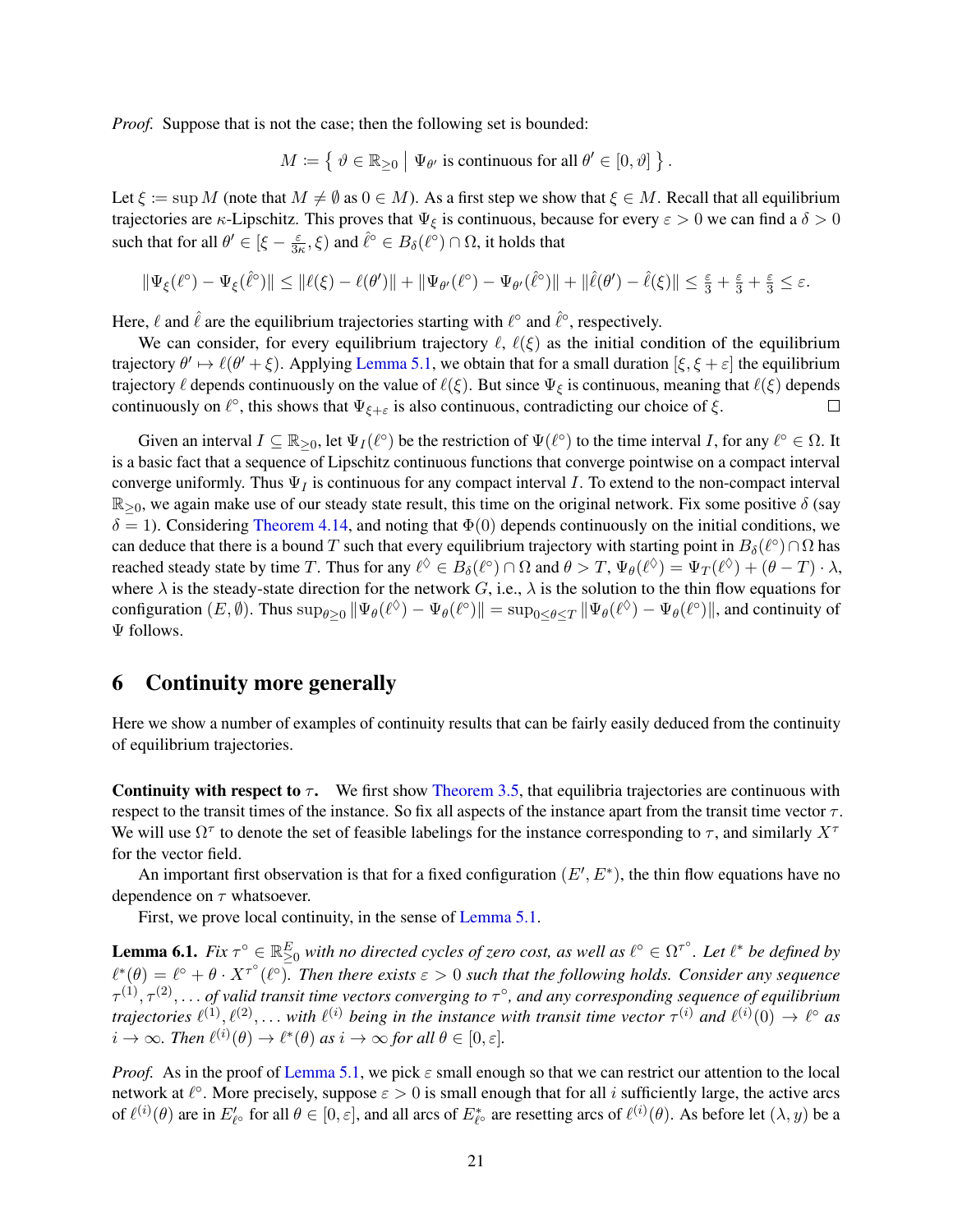solution to the thin flow equations for the configuration  $(E'_{\ell}, E^*_{\ell})$  considering transit times  $\tau^{\circ}$ . Note that the steady state direction  $\lambda$  is independent of transit times.

Let  $\Phi^{(i)}$  be the potential function as defined in [\(4\)](#page-13-1) for  $\ell^{(i)}$  in the network  $G^{\tau^{(i)}}$ , and let  $\Phi^{\circ}$  be the potential for  $\ell^*$  in  $G^{\tau^0}$ . Since the potential at time 0 depends continuously on transit times and the initial values, we have  $\Phi^{(i)}(0) \to \Phi^{\circ}(0)$  as  $i \to \infty$ . These upper bounds converge to the optimal primal-dual value of the original network. The positive lower bound on  $\Phi'$  when not in a steady state only depends on the configuration  $(E', E^*)$  and thus holds for all these potentials simultaneously. Therefore, by [Theorem 4.14,](#page-18-1) the time  $T_1^{(i)}$  $n_1^{(i)}$  after which  $\ell^{(i)}$  moves in steady state direction goes to 0 as  $i \to \infty$ . This on the other hand implies that  $T_2^{(i)}$  $T_2^{(i)}$ , the duration after  $T_1^{(i)}$  $\mathbf{I}^{(i)}_1$  until  $\ell^{(i)} = \lambda$ , goes to 0 as  $i \to \infty$  because the initial slack of all these trajectories converges to the slack of  $\ell^{\circ}$ , which is 0 for all arcs  $e \in E'_{\ell^{\circ}}$ . With  $T^{(i)} = T_1^{(i)} + T_2^{(i)} \to 0$ we conclude that  $\|\ell^*(\theta) - \ell^{(i)}(\theta)\| \leq 2\kappa T^{(i)} + \|\ell^{\circ} - \ell^{(i)}(0)\| \to 0$  as  $i \to \infty$ , for any  $\theta \in [0, \varepsilon]$ .

Given this, the conversion of local continuity to full continuity over the whole trajectory is essentially identical to the argument in [Section 5.](#page-18-3) The extension of local continuity to continuity over any compact interval is the same. To extend this to the entire trajectory, we just again use that the steady-state direction, obtained as the solution to the thin flow equations with configuration  $(E, \emptyset)$  is the same. We can obtain a uniform bound on the time to reach this steady state for all choices of  $\tau$  in some neighborhood, and so the claim follows.

**Continuity with respect to**  $\nu$ . Next, we consider perturbing the capacities  $\nu_e$  and/or the inflow rate  $u_0$ . Perturbing the inflow rate can be thought of as perturbing an arc capacity, by inserting a dummy arc  $s's$ with capacity  $u_0$ , setting  $s'$  to be the new source, and choosing the inflow of the new instance to be large; perturbing the capacity of  $s's$  is then functionally equivalent to perturbing the inflow of the original instance. So we'll consider only perturbations of  $\nu$ .

Define, for any  $\nu \in \mathbb{R}^E_{>0}$ ,  $G^{\nu}$  and  $X^{\nu}$  for the instance and vector field corresponding to  $\nu$ . This time, the set of feasible labelings  $\Omega$  does not depend on  $\nu$ .

The new ingredient compared to perturbing  $\tau$  is that the steady-state direction  $\lambda^{\nu}$  *does* depend on  $\nu$ . However, it does so continuously.

<span id="page-21-0"></span>**Lemma 6.2.** Fix some valid configuration  $(E', E^*)$ , and let  $\lambda^{\nu}$  be the thin flow direction for this configuration *in*  $G^{\nu}$ , for any capacity vector  $\nu$ . Then  $\lambda^{\nu}$  depends continuously on  $\nu$  in  $\mathbb{R}^E_{>0}$ .

*Proof.* Consider an ordered partition  $P = (V_1, V_2, \ldots, V_k)$  of V, which we can view as an assignment  $\pi : V \to \mathbb{N}$  that labels each node with the index of the part it lies in. Associated with this, define the following linear system:

 $\ell_s' = 1,$  $\ell'_w = \ell'_v$  for all v, w where  $\pi(w) = \pi(v)$ ,  $x'_e = \nu_e \ell'_w$  for all  $e = vw$  where  $e \in E^*$  or  $\pi(w) > \pi(v)$ ,  $x'_e = 0$  for all  $e = vw$  where  $e \notin E^*$  and  $\pi(w) < \pi(v)$ ,  $\sum$  $e \in \delta^+(v)$  $x'_e - \sum$  $e \in \delta^-(v)$  $x'_e =$  $\int u_0$  if  $v = s$ , 0 if  $v \in V \setminus \{s, t\}.$ 

This linear system may have multiple solutions. If there exists a solution  $(x', \ell')$  for which  $0 \le x'_e \le v_e \ell'_w$ for all  $e = vw$ , then it is easy to verify that this satisfies the thin flow conditions; essentially, we have guessed the ordering between label derivatives. Say that P is a *correct (ordered) partition* if this holds, and let  $N[\mathcal{P}]$ denote the set of capacities for which the linear system for this partition is correct. Note that  $N[\mathcal{P}]$  is a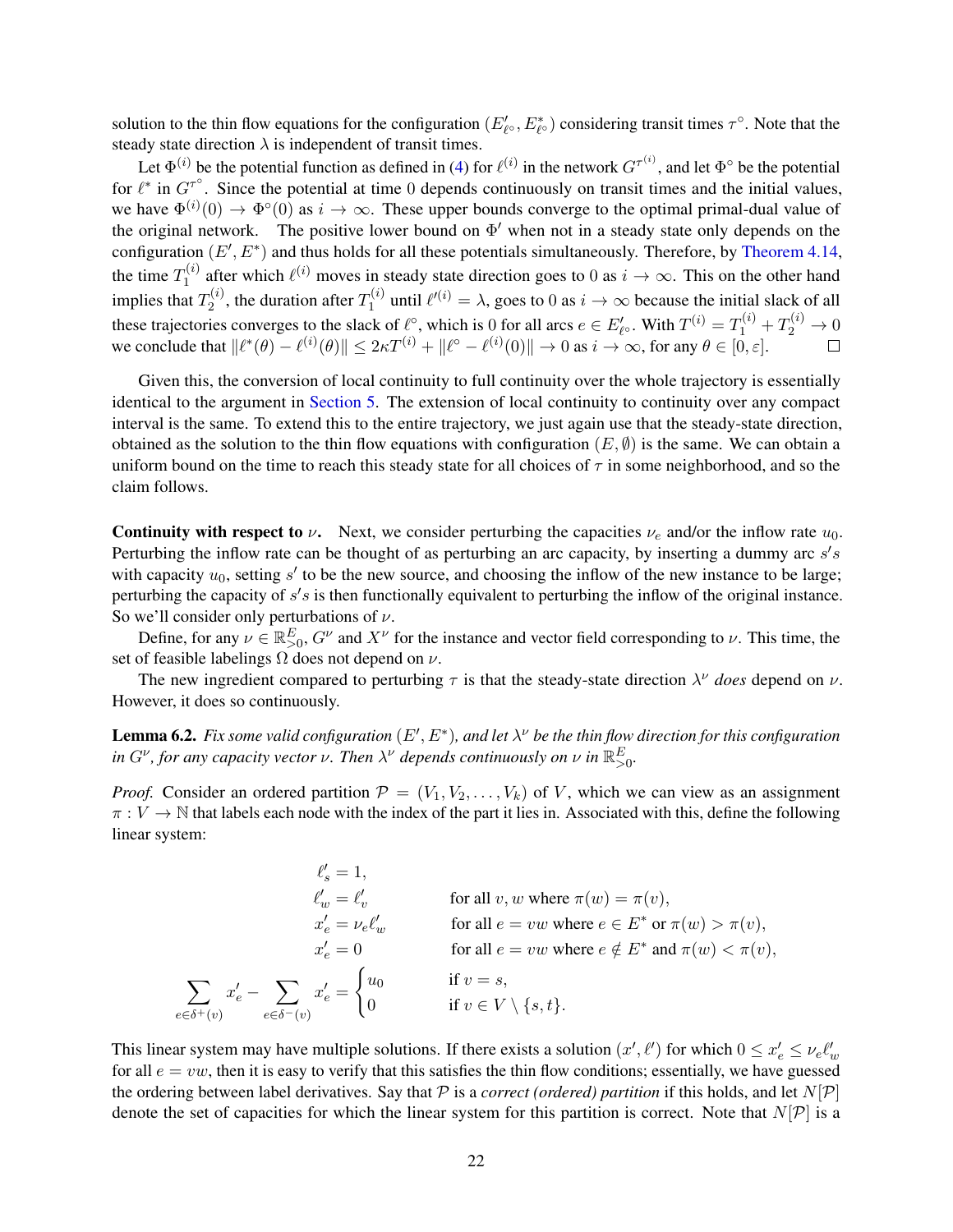closed set. Existence of thin flows implies that for every  $\nu$ , there is at least one ordered partition  $\mathcal P$  for which  $N[\mathcal{P}]$  contains  $\nu$  (there may be more than one; it is possible that for some partition  $(V_1, \ldots, V_k)$ , we obtain a solution with  $\ell'_v = \ell'_w$  for  $v \in V_j$ ,  $w \in V_{j+1}$ , in which case the partition obtained by merging  $V_j$  and  $V_{j+1}$ would also be correct). Uniqueness of thin flow directions implies that for any correct partition P, and *any* solution  $(x', \ell')$  to the corresponding system,  $\ell' = \lambda^{\nu}$ .

It follows that to show continuity of  $\lambda^{\nu}$ , it suffices to show, for a fixed ordered partition P, continuity of the solution  $\ell'$  of the linear system with respect to  $\nu$  within  $N[\mathcal{P}]$ . Substitute out the  $x'$  variables, to reduce to a linear system  $A^{\nu} \ell' = b$ . The entries of  $A^{\nu}$  clearly depend continuously (indeed, linearly) on  $\nu$ . Further, since  $\ell'$  is uniquely determined in  $N[\mathcal{P}]$ ,  $A^{\nu}$  is nonsingular in this set. Hence  $\nu \mapsto (A^{\nu})^{-1}$  is also continuous in  $N[\mathcal{P}].$  $\Box$ 

Since  $\Omega$  does not depend on  $\nu$ , we simplify our life and maintain a fixed initial condition (of course, the result could be combined with the results on continuity with respect to initial conditions, if desired). The local continuity statement now becomes much simpler, since we know that the trajectory will move in the thin flow direction for some configuration, and so becomes an immediate consequence of the previous lemma.

**Lemma 6.3.** Fix  $\nu^{\circ} \in \mathbb{R}_{>0}^E$ , as well as  $\ell^{\circ} \in \Omega$ . Let  $\ell^*$  be defined by  $\ell^*(\theta) = \ell^{\circ} + \theta \cdot X^{\nu^{\circ}}(\ell^{\circ})$ . Then there *exists*  $\varepsilon > 0$  such that the following holds. Defining  $\ell^{\nu}$  to be the equilibrium trajectory for  $G^{\nu}$  with  $\ell^{\nu}(0) = \ell^{\circ}$ ,  $\ell^{\nu}(\theta) \to \ell^*(\theta)$  as  $\nu \to \nu^{\circ}$  for all  $\theta \in [0, \varepsilon]$ .

*Proof.* Let  $\lambda^{\nu}$  be the solution to the thin flow equations with configuration  $(E'_{\ell^{\circ}}, E^*_{\ell^{\circ}})$  in  $G^{\nu}$ , for any capacities v. By [Lemma 6.2,](#page-21-0)  $\lambda^{\nu}$  depends continuously on v. For any v, there exists some  $\varepsilon(\nu) > 0$  so that  $\ell^{\nu}(\theta) = \ell^{\circ} + \theta X^{\nu}(\ell^{\circ})$  for  $\theta \in [0, \varepsilon(\nu)]$  (this is from considering the equilibrium constructed by the  $\alpha$ -extension procedure [\[KS11,](#page-24-12) [CCL15\]](#page-23-1), which we have shown is the only possible equilibrium). Further, if we restrict our attention to some sufficiently small ball around  $\nu^{\circ}$ , we can choose  $\varepsilon(\nu) = \varepsilon$  for some fixed  $\varepsilon > 0$  for all  $\nu$  in this ball. The claim thus follows from the previous lemma.  $\Box$ 

By Lipschitz continuity, we deduce (precisely as in [Section 5\)](#page-18-3) that the equilibrium trajectory is continuous with respect to  $\nu$  for any compact interval. This time, however, we cannot go beyond this, since now the steady-state direction can depend on  $\nu$ , meaning that trajectories may slowly diverge as time goes on. So we cannot get uniform convergence of the trajectories for all time.

Variations during an evolution. We can also consider continuity with respect to perturbations during the evolution of the flow. One could delve quite deeply into modeling discussions at this point. However, we restrict our attention *solely* to Nash equilibria, and to deterministic perturbations. This means that users will take all perturbations into account when making their route choice, including ones that occur only after they depart. Note that this is not intended to model, say, unpredictable daily variations in capacity on a daily basis in morning rush-hour traffic.

In this extended abstract, we will only discuss capacity perturbations. Perturbations to transit times can also be handled, with some additional minor complications (in particular, care is required, also in the modeling, when considering decreases in transit times); see [\[PS20\]](#page-24-16) for a discussion on this topic.

We can restrict our attention to the modification of the capacity of a single arc at a single moment of time; continuity with respect to multiple perturbations follows immediately. So suppose the capacity of arc  $e' = v'w'$  (which controls the outflow rate of the arc) changes from  $v_{e'}$  to  $\hat{v}_{e'}$  at time  $\hat{\xi}$ . Let  $\ell$  be an equilibrium trajectory with respect to the unperturbed instance, and  $q$  the corresponding queueing delays. Define  $\hat{\theta}$  so that  $\hat{\xi} = \ell_{v'}(\hat{\theta}) + q_{e'}(\hat{\theta})$ . Then  $\ell$  agrees with the equilibrium of the perturbed instance on the interval  $[0, \hat{\theta}]$ ; this follows immediately from the sequential construction of dynamic equilibria (as for example described in [\[PS20\]](#page-24-16) for time-varying capacities). We can then treat  $\ell(\hat{\theta})$  as the initial conditions for an equilibrium trajectory for the instance with the new capacities. The previously stated continuity result immediately applies.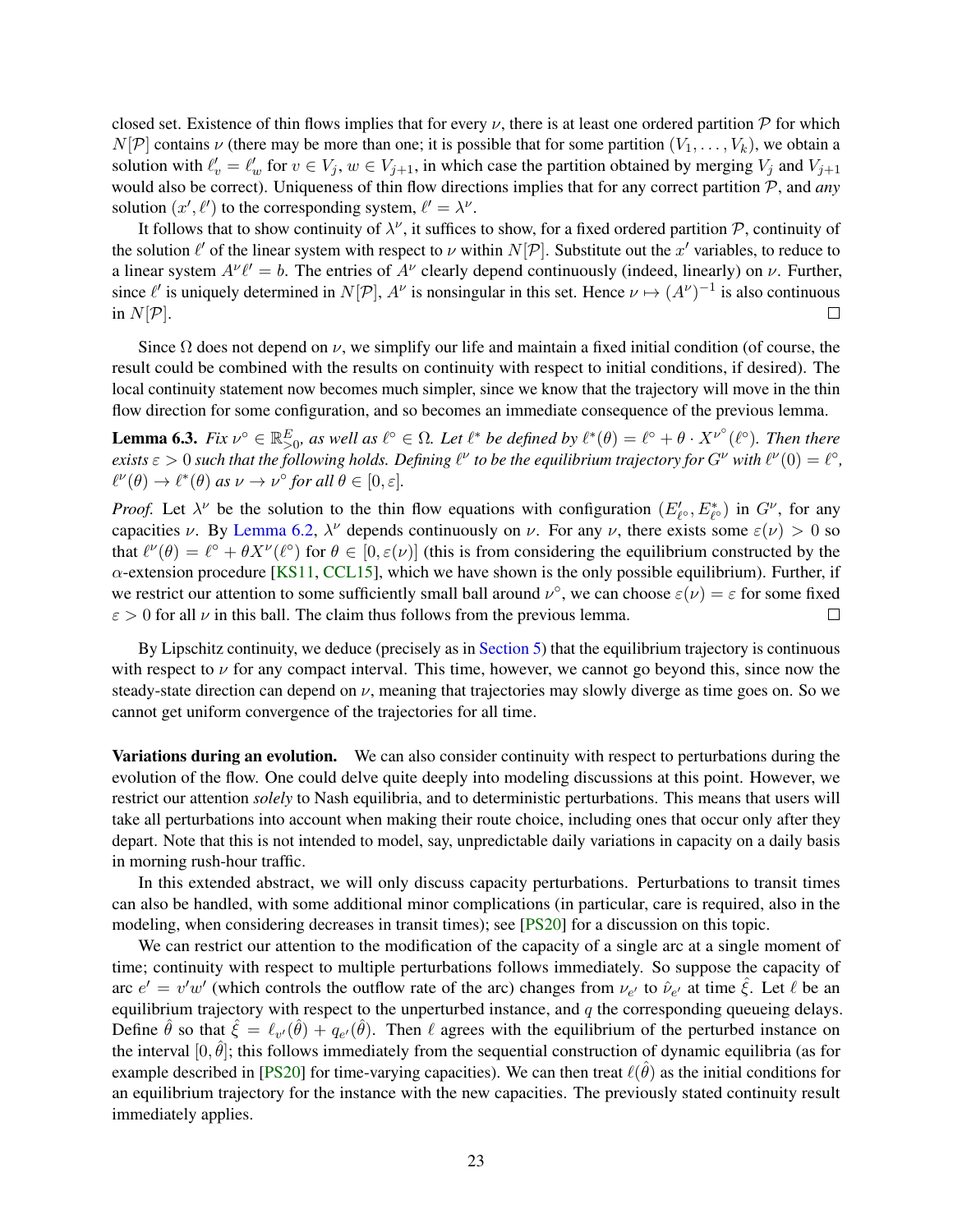# 7 Conclusion

As already remarked, our continuity results can be seen as necessary requirements for the fluid queueing model to have any bearing on understanding real traffic networks. Were it the case that continuity did not hold, arbitrarily small deviations from the (simplified) model could yield completely different equilibrium behaviour. While we have shown that this is not the case, there is more work to be done in this direction. For example, one would like to show that discrete versions of the model, where users are atomic and control packets of nonzero size, behave similarly to the continuous model as the packet size goes to zero. Another question concerns the situation where users make approximately, but not necessarily exactly, optimal route choices. Our results and approach should be crucial in resolving these questions, but they do not appear to be immediate corollaries.

An important question that our results touch on concerns whether equilibria have a *finite* number of phases. Our results on long-term behavior imply that after finite time, there are no further phases. They also rule out points of accumulation "from the right": for any given  $\theta$ , there exists an  $\varepsilon > 0$  so that the time interval  $(\theta, \theta + \varepsilon)$  lies within a single phase. What our results do not rule out is the possibility of accumulation points "from the left": that is, a moment  $\theta$  such that there are an infinite number of phases in  $(\theta - \varepsilon, \theta)$ for any positive  $\varepsilon$ . More geometrically, we rule out the outward-spiraling situation of [Figure 4,](#page-6-1) but not an inward-spiraling trajectory. It remains an open question whether our methods can be strengthened to answer this question.

While we have restricted our attention to the setting of a single source and single sink, this is primarily to keep to the setting most considered in the literature, and so that we can directly apply, e.g., results of [\[CCL15\]](#page-23-1) without comment. However, all our results can be extended to a more general single-commodity setting where all users have the same destination, but not necessarily the same origin; this setting (among others) has been closely studied in [\[SS18\]](#page-25-6) (see also [\[Ser20\]](#page-24-3)). Further, while we have restricted our attention to the setting of constant inflow, our uniqueness and continuity results carry over (essentially immediately) to the setting of piecewise-constant time-varying inflows.

Acknowledgments. We are grateful to José Correa, Andrés Cristi, Dario Frascaria, Marcus Kaiser and Tim Oosterwijk for many interesting discussions on topics related to equilibria in flows over time. The first author thanks Dario Frascaria in addition for useful discussions some years prior to this work on the topic of long-term behavior without a bounded inflow assumption.

#### References

- <span id="page-23-3"></span>[BFA15] U. Bhaskar, L. Fleischer, and E. Anshelevich. A stackelberg strategy for routing flow over time. *Games and Economic Behavior*, 92:232–247, 2015. [CCCW17] Z. Cao, B. Chen, X. Chen, and C. Wang. A network game of dynamic traffic. In *Proceedings of*
- <span id="page-23-0"></span>*the 2017 ACM Conference on Economics and Computation, EC*, pages 695–696, New York, NY, USA, 2017. Association for Computing Machinery.
- <span id="page-23-1"></span>[CCL15] R. Cominetti, J. Correa, and O. Larré. Dynamic equilibria in fluid queueing networks. *Operations Research*, 63(1):21–34, 2015.
- <span id="page-23-2"></span>[CCO19] J. Correa, A. Cristi, and T. Oosterwijk. On the price of anarchy for flows over time. In *Proceedings of the 2019 ACM Conference on Economics and Computation, EC*, pages 559–577, Phoenix, Arizona, USA, 2019. ACM.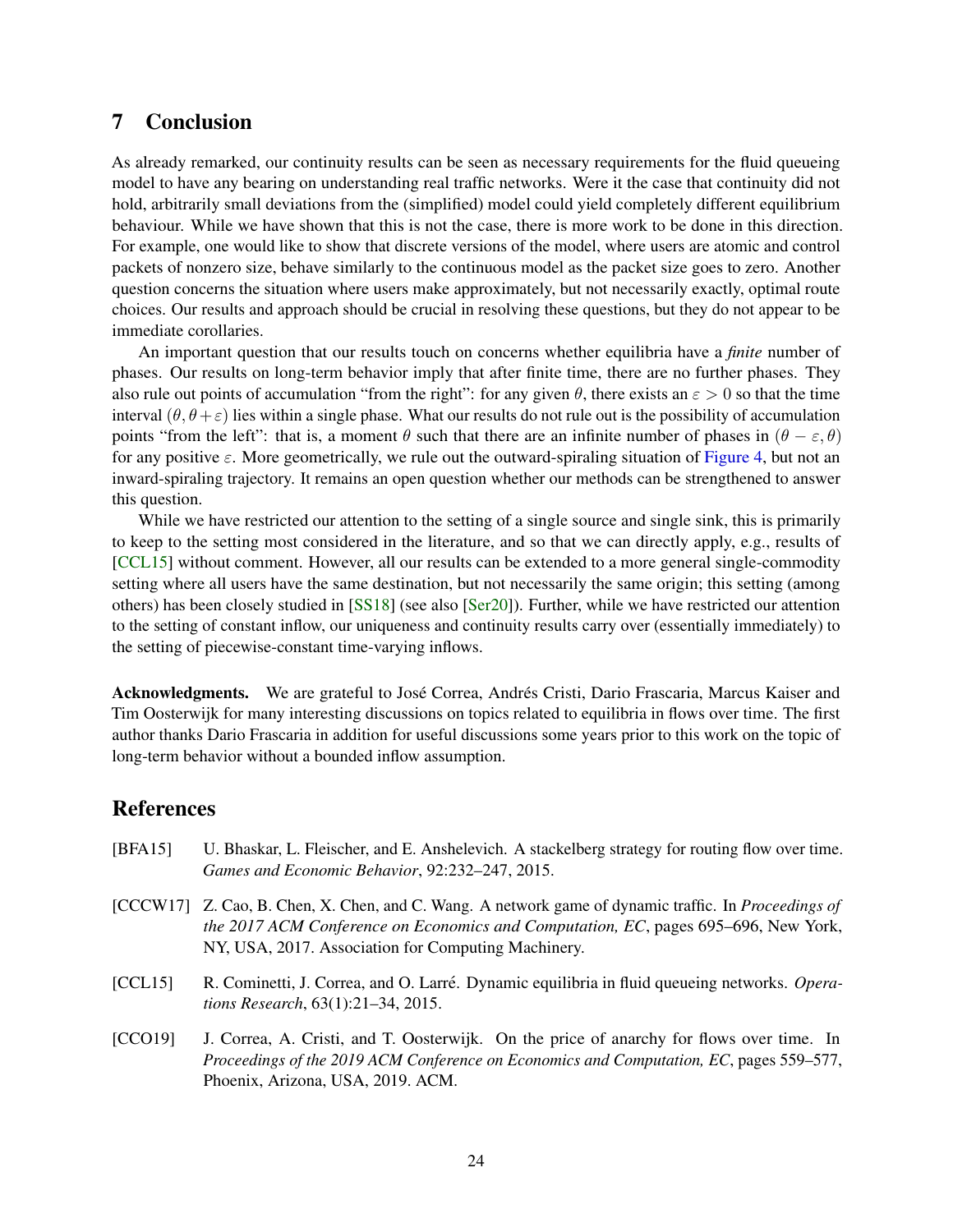- <span id="page-24-0"></span>[CCO21] Roberto Cominetti, Jose Correa, and Neil Olver. Long-term behavior of dynamic equilibria in ´ fluid queuing networks. *Operations Research*, published online, 2021.
- <span id="page-24-14"></span>[CSSSM21] R. Cominetti, M. Scarsini, M. Schröder, and N. Stier-Moses. Approximation and convergence of large atomic congestion games, 2021.
- <span id="page-24-4"></span>[FF56] D. R. Fulkerson and L. R. Ford. Maximal flow through a network. *Canadian Journal of Mathematics*, 8:399–404, 1956.
- <span id="page-24-15"></span>[Fra21] Dario Frascaria. *Dynamic traffic equilibria with route and departure time choice*. PhD thesis, Vrije Universiteit Amsterdam, 2021.
- <span id="page-24-5"></span>[GHS20] L. Graf, T. Harks, and L. Sering. Dynamic flows with adaptive route choice. *Mathematical Programming*, 183(1):309–335, 2020.
- <span id="page-24-9"></span>[HMRT11] M. Hoefer, V.S. Mirrokni, H. Röglin, and S.-H. Teng. Competitive routing over time. *Theoretical Computer Science*, 412(39):5420–5432, 2011.
- <span id="page-24-11"></span>[HPS+18] T. Harks, B. Peis, D. Schmand, B. Tauer, and L. Vargas Koch. Competitive packet routing with priority lists. *ACM Transactions on Economics and Computation (TEAC)*, 6(1):1–26, 2018.
- <span id="page-24-8"></span>[Ism17] A. Ismaili. Routing games over time with fifo policy. In *International Conference on Web and Internet Economics, WINE*, pages 266–280, Bangalore, India, 2017. Springer International Publishing.
- <span id="page-24-10"></span>[KM15] Janardhan Kulkarni and Vahab S. Mirrokni. Robust price of anarchy bounds via LP and fenchel duality. In *Proceedings of the Twenty-Sixth Annual ACM-SIAM Symposium on Discrete Algorithms, SODA 2015, San Diego, CA, USA, January 4-6, 2015*, pages 1030–1049, 2015.
- <span id="page-24-13"></span>[Koc12] R. Koch. *Routing Games over Time*. PhD thesis, Technische Universität Berlin, 2012.
- <span id="page-24-12"></span>[KS11] R. Koch and M. Skutella. Nash equilibria and the price of anarchy for flows over time. *Theory of Computing Systems*, 49(1):71–97, 2011.
- <span id="page-24-6"></span>[LMR94] Frank Thomson Leighton, Bruce M. Maggs, and Satish Rao. Packet routing and job-shop scheduling in *O*(congestion + dilation) steps. *Combinatorica*, 14(2):167–186, 1994.
- <span id="page-24-7"></span>[LMR99] Frank Thomson Leighton, Bruce M. Maggs, and Andrea W. Richa. Fast algorithms for finding ´ o(congestion + dilation) packet routing schedules. *Combinatorica*, 19(3):375–401, 1999.
- <span id="page-24-2"></span>[LW55] Michael James Lighthill and Gerald Beresford Whitham. On kinematic waves ii. a theory of traffic flow on long crowded roads. *Proceedings of the Royal Society of London. Series A. Mathematical and Physical Sciences*, 229(1178):317–345, 1955.
- <span id="page-24-16"></span>[PS20] H.M. Pham and L. Sering. Dynamic equilibria in time-varying networks. In *International Symposium on Algorithmic Game Theory, SAGT*, pages 130–145, Augsburg, Germany, 2020. Springer, Springer.
- <span id="page-24-1"></span>[Rou05] Tim Roughgarden. *Selfish routing and the price of anarchy*. MIT Press, 2005.
- <span id="page-24-3"></span>[Ser20] L. Sering. *Nash flows over time*. PhD thesis, Technische Universität Berlin, 2020.